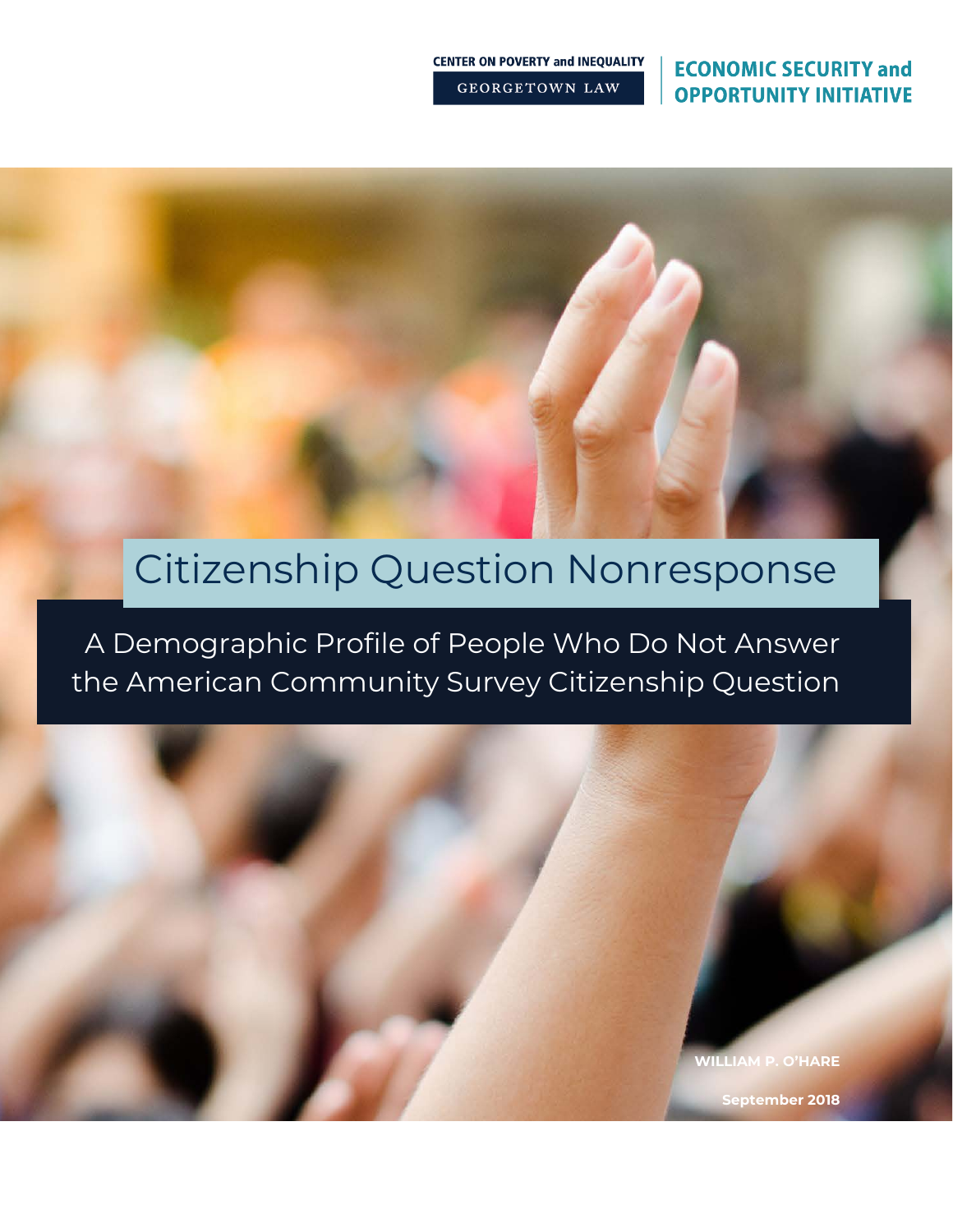### **Georgetown Center on Poverty and Inequality**

The Georgetown Center on Poverty and Inequality works with policymakers, researchers, practitioners, and advocates to develop effective policies and practices that alleviate poverty and inequality in the United States.

The center's areas of work include national, state, and local policy and program recommendations that help marginalized girls, promote effective workforce and education policies and programs for disconnected youth, and develop policies to combat deep poverty.

Our strategies are to partner with federal agencies and non-profit organizations to host national conferences, produce and widely disseminate in-depth reports, engage in public speaking, and participate in national coalitions and working groups.

### **Economic Security and Opportunity Initiative**

The mission of the Georgetown Center on Poverty and Inequality's (GCPI) Economic Security and Opportunity Initiative (ESOI) is to expand economic inclusion in the United States through rigorous research, analysis, and ambitious ideas to improve programs and policies. Further information about GCPI's ESOI is available at www.georgetownpoverty.org.

### **Copyright**

Creative Commons (cc) 2018 by William P. O'Hare.



*Notice of rights: This report has been published under a Creative Commons license. This work may be copied, redistributed, or displayed by anyone, provided that proper attribution is given and that the adaptation also carries a Creative Commons license. Commercial use of this work is disallowed.*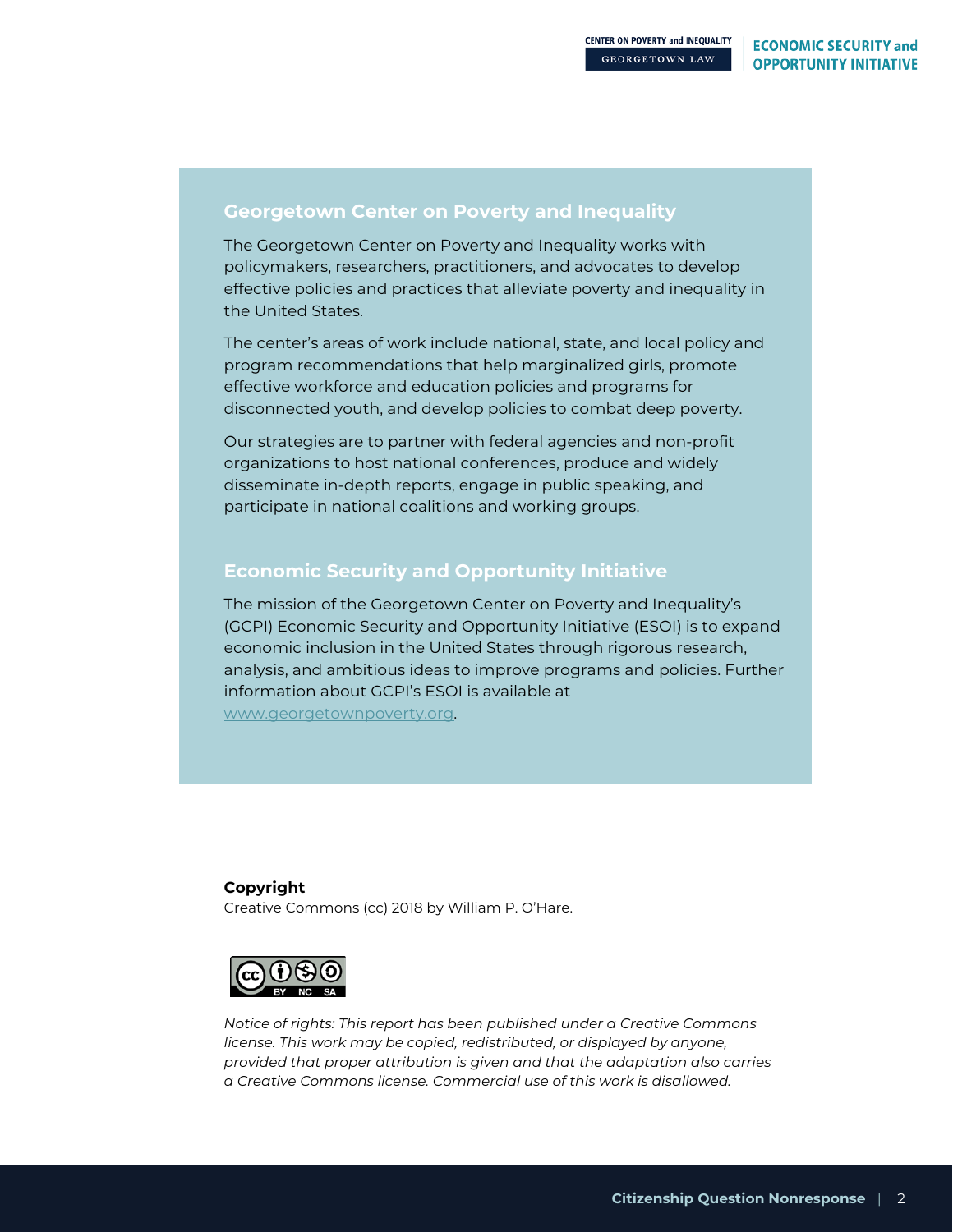# Citizenship Question Nonresponse

A Demographic Profile of People Who Do Not Answer the American Community Survey Citizenship Question

WILLIAM P. O'HARE

SEPTEMBER 2018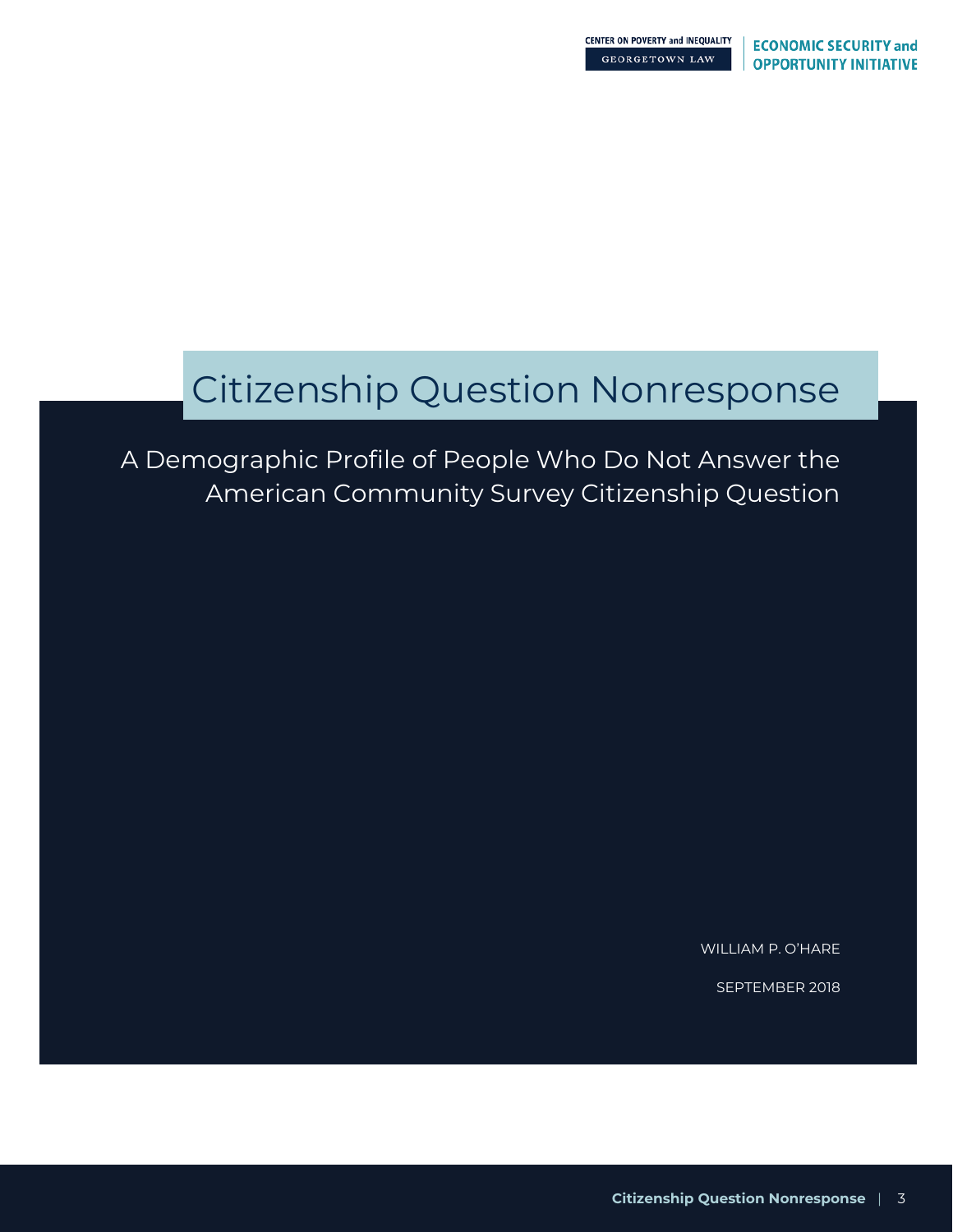# Acknowledgements & Disclosures

This report was authored solely by William P. O'Hare and published by the Georgetown Center on Poverty and Inequality as part of its 2020 Census work.

William P. O'Hare is an independent research professional with more than 35 years of experience in statistical analysis of social and demographic data in various applied settings.

The author would like to acknowledge Cara Brumfield and Indivar Dutta-Gupta of the Georgetown Center for Poverty and Inequality, who edited the report.

The author would like to thank several reviewers including Arturo Vargas, Terri Ann Lowenthal, Rob Santos, and Terry Ao Minnis for helpful comments. The author would also like to thank the staff at the Population Reference Bureau for comments on an earlier version of this paper.

Further information about GCPI's ESOI is available at www.georgetownpoverty.org.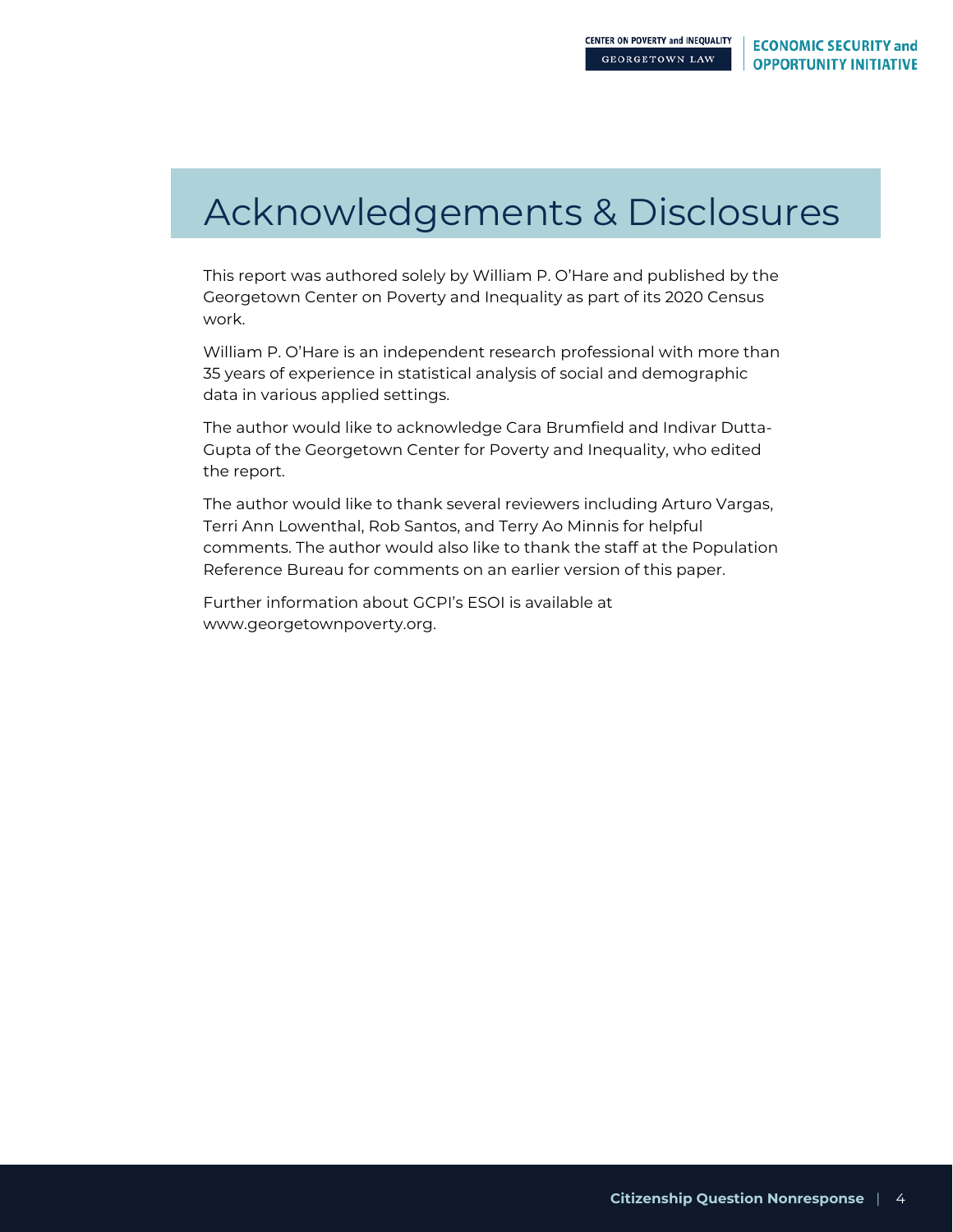# Contents

|                                 | я |
|---------------------------------|---|
|                                 |   |
|                                 |   |
|                                 |   |
|                                 |   |
|                                 |   |
| <b>Summary and Conclusions.</b> |   |
|                                 |   |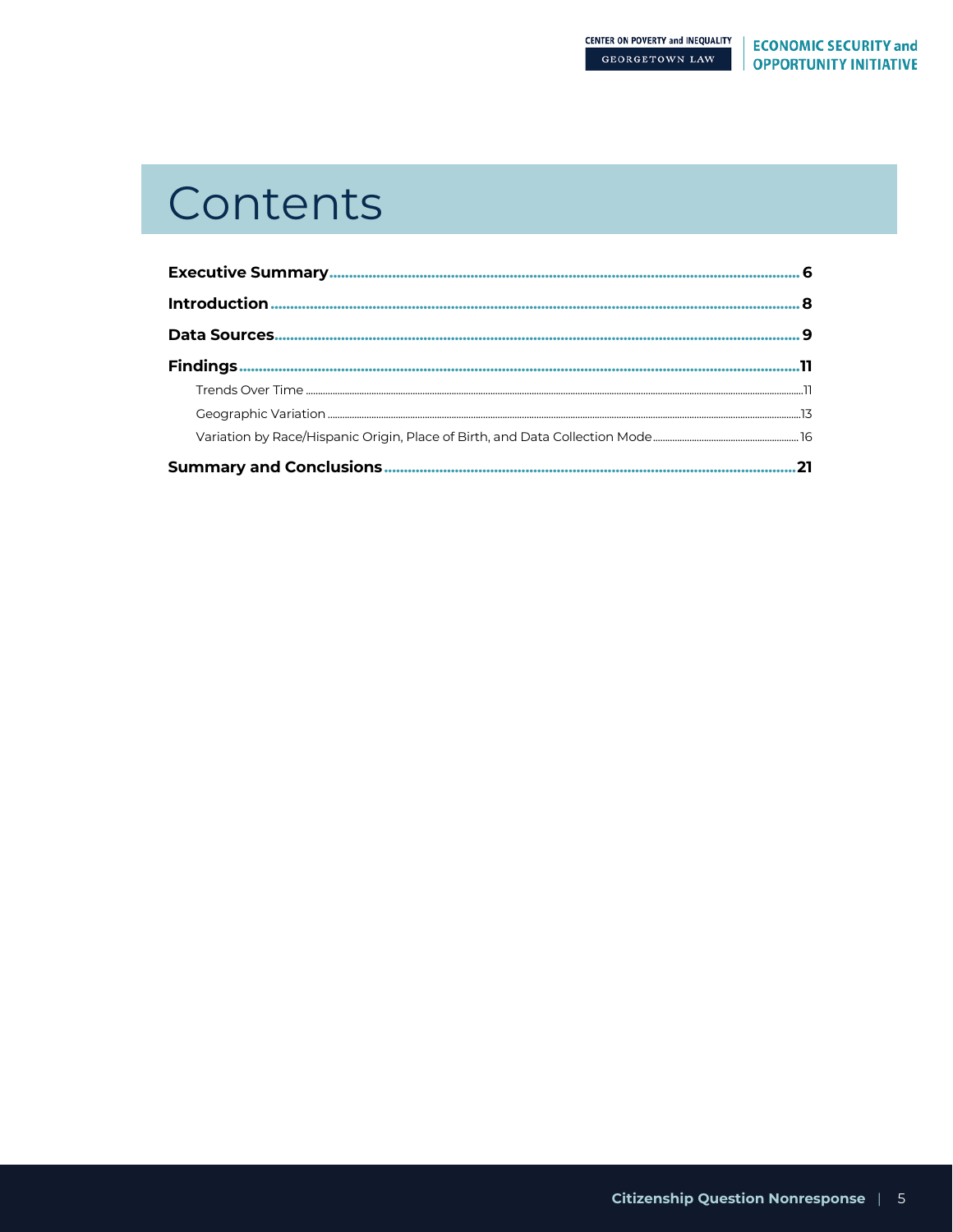# **Executive Summary**

hen Secretary of Commerce Wilbur L. Ross Jr. issued a statement on March 26, 2018, requiring the Census Bureau to add a question on citizenship to the 2020 Census questionnaire, it stirred up a storm of controversy. Much of the discussion was about the impact the decision would have on response rates in the 2020 Census. The citizenship question planned for the 2020 Census is the same as the one currently asked in the American Community Survey (ACS). The context of the ACS and the W<sub>wasa</sub>

In 2016, the nonresponse rate for the citizenship question on the ACS was

**6 PERCENT.**

decennial census are quite different, but analysis of the ACS citizenship question can shed light on potential responses to the citizenship question in the 2020 Census. Completing the decennial questionnaire is mandatory for everyone in the United States and participating in the ACS is mandatory for everyone who is randomly selected to receive it each year. This paper provides a descriptive analysis of the nonresponse rates to the citizenship question in the U.S. Census Bureau's ACS.

This analysis shows that the nonresponse rate for the citizenship question on the ACS is much higher than the nonresponse rates for any of the other questions that will be on the 2020 Census questionnaire. In the 2016 ACS, the nonresponse rate for the citizenship question was 6.0 percent and no other question that will be on the 2020 Census questionnaire had a nonresponse rate higher than 1.8 percent.

In addition, the nonresponse rates for the citizenship question have increased since 2010 while the nonresponse rates for other questions that will be on the 2020 Census have remained stable. The biggest increase in the nonresponse rates for the citizenship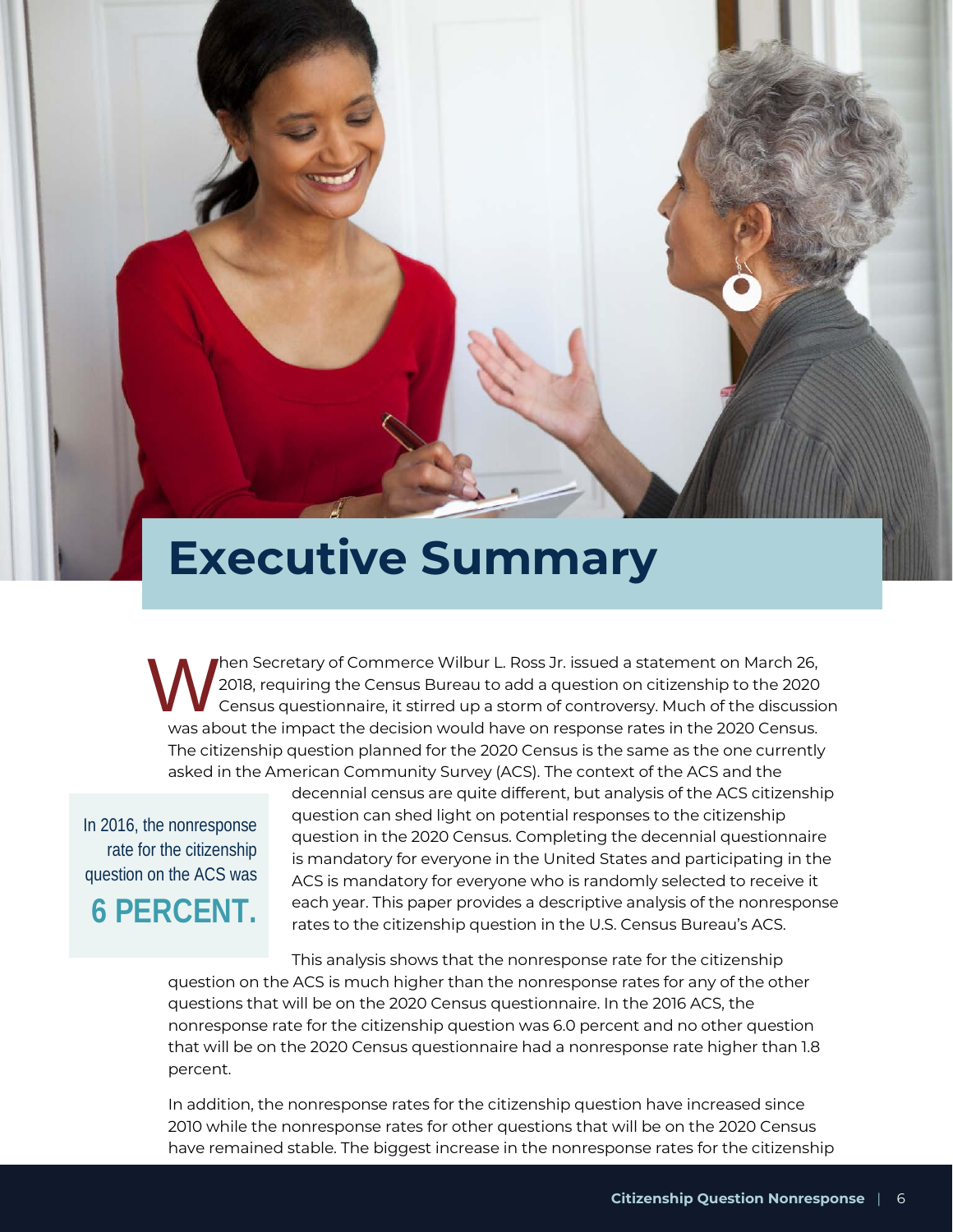question occurred between 2012 and 2013 and can be tied to changes in methodology. However, those methodological changes did not increase the nonresponse rates of other questions planned for the 2020 Census. This suggests that methodology may have a greater impact on responses to the citizenship question than on other questions that will be asked in the 2020 Census.

There are large differences in nonresponse rates to the citizenship question across states and cities. For example, the nonresponse rate in Arizona (9.0 percent) is almost four times that of Vermont (2.6 percent). There are 11 cities that have nonresponse rates to the ACS citizenship question of 3 percent or less and 43 cities where the nonresponse rates are 10 percent of more.

Nonresponse rates also differ by demographic group. The higher nonresponse rates for some groups may indicate that the ACS question on citizenship is more sensitive to those groups. Demographic groups with the highest nonresponse rates include:

- Racial and ethnic minorities,
- Foreign-born people, and
- Residents of central cities of metropolitan areas.

There are also large differences in nonresponse rates to the citizenship question by mode of data collection. The nonresponse rates are higher on self-response questionnaires (mail and internet) than in personal interviews. The nonresponse rate is 8.0 percent for the internet mode of data collection, 6.7 percent for the mail mode, and 3.8 percent for personal interviews. This is important because the Census Bureau is promoting internet self-response as they primary method of response in the 2020 Census.

The data presented in this report support the conclusions of other researchers who warn that inclusion of a question on citizenship on the 2020 Census is likely to increase the costs and compromise the accuracy of the 2020 Census by increasing nonresponse.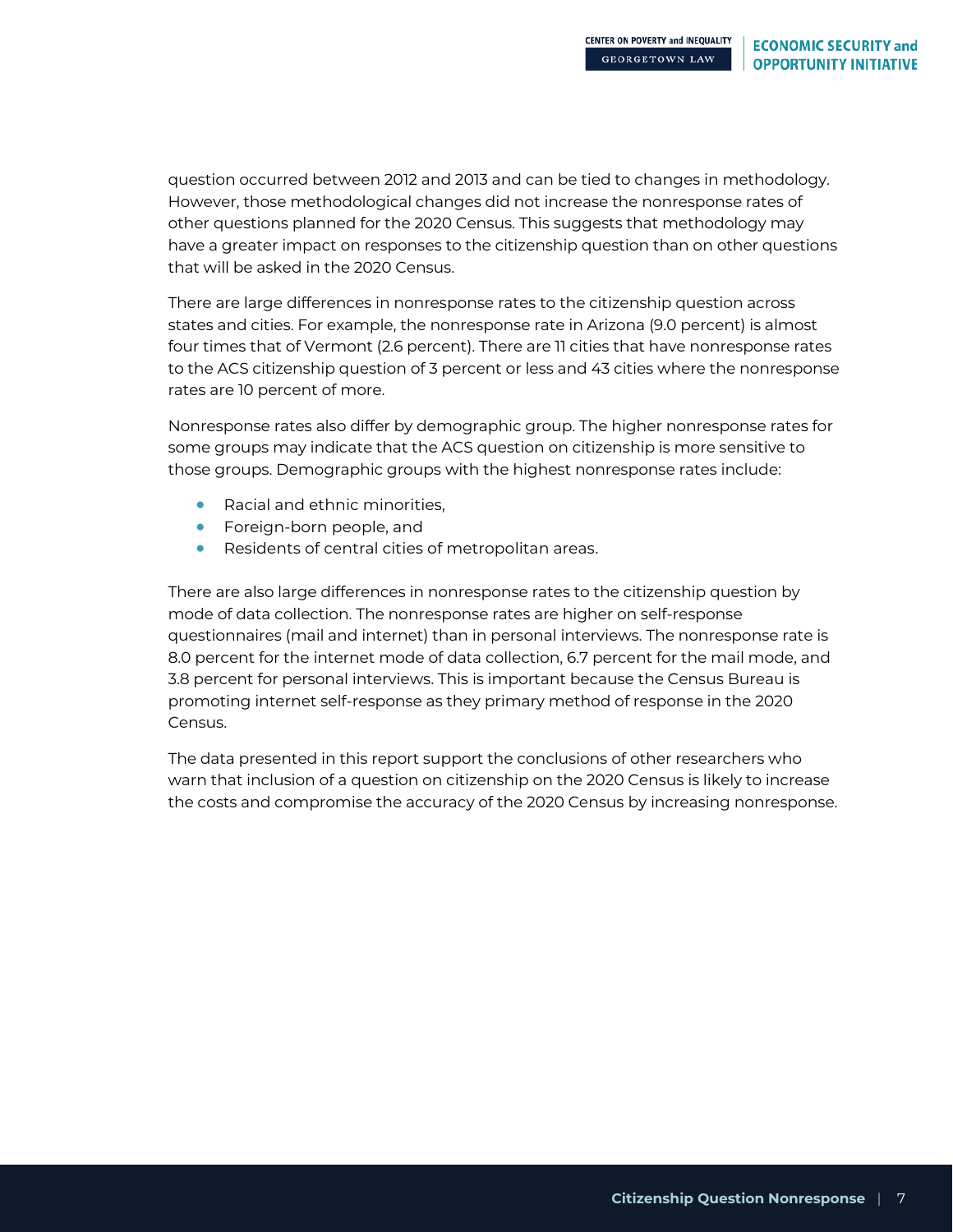

n March 26, 2018, Secretary of Commerce Wilbur L. Ross, Jr. issued a memorandum explaining and summarizing his decision to add a question on citizenship to the 2020 Census questionnaire.<sup>[1](#page-32-0)</sup> In his memorandum, Secretary Ross also requested the use of administrative records from other federal agencies for capturing data on citizenship in the [2](#page-32-1)020 Census.<sup>2</sup> O<sub>the u</sub>

Our constitution requires that the decennial census count every person in the United States. Secretary Ross' decision raises concerns about the extent to which the addition of the citizenship question would depress response rates in the 2020 Census and how it might differentially affect some groups' willingness to respond to the question—or

## The citizenship question is **untested in the census.**

participate in the census at all. Typically, the Census Bureau would thoroughly test a question before adding it to the census. That was not done for the question on citizenship. The proposal to add the citizenship question is currently moving through the regulatory process. The addition of the question is being challenged in the courts.

This paper focuses on the differential nonresponse rates to the citizenship question on the Census Bureau's American Community

Survey (ACS), the same question that will be used on the 2020 Census questionnaire. Like the decennial questionnaire, response to the ACS is mandatory, though only a random sample of households are surveyed each year for the ACS. Analysis of nonresponse rates to the citizenship question, along with similar analysis of nonresponse rates to other questions that will be on the 2020 Census, provides an understanding of how the sensitivity to the citizenship question compares to the sensitivity to other planned questions. Differential nonresponse rates across demographic groups are also examined.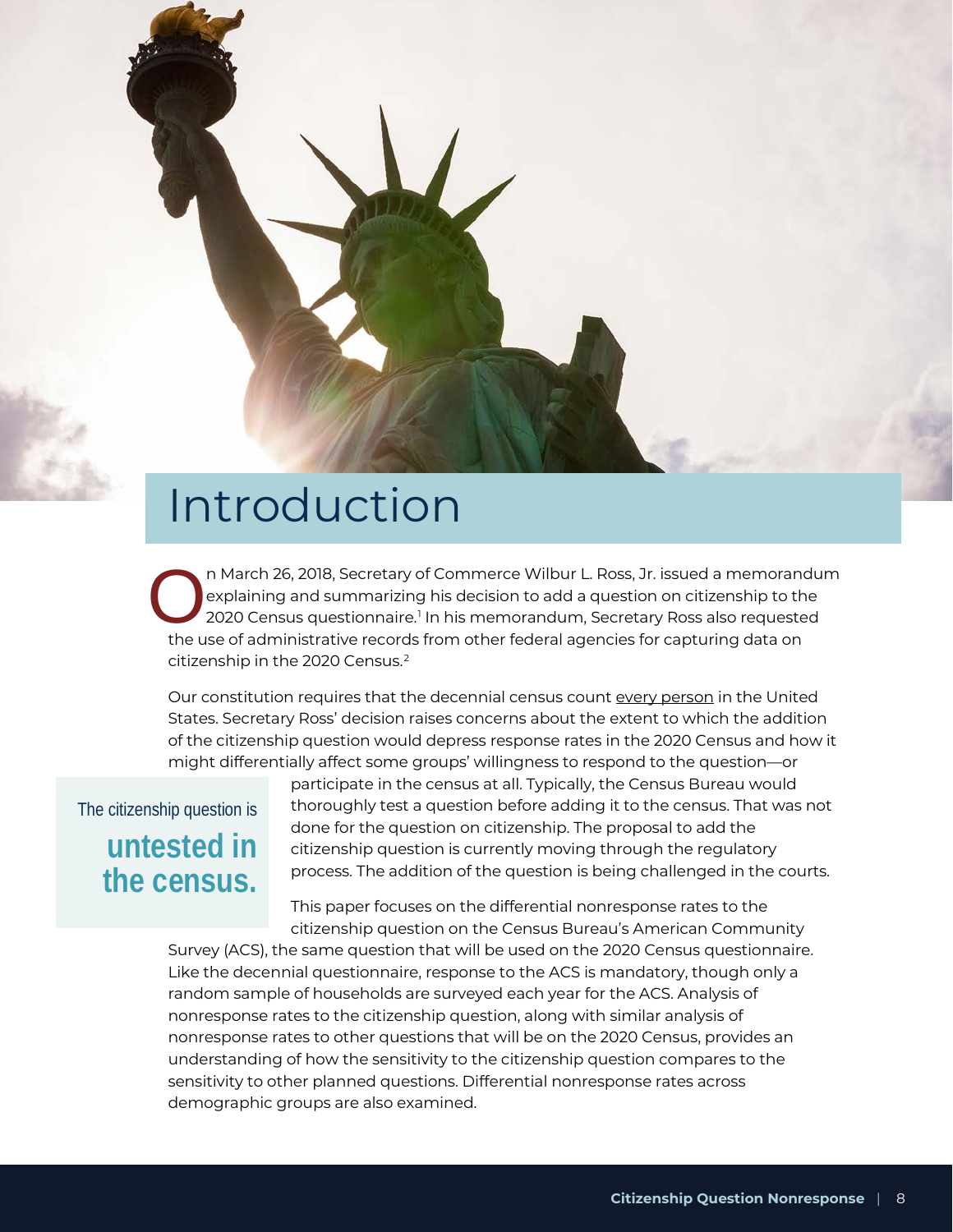# Data Sources

here are two closely related sources of data used here. First, Figures 1 and 2 use ACS and 2010 Census nonresponse rates taken from the Census Bureau's website.<sup>[3,](#page-32-2) 4</sup> Second, the Census Bureau makes available a sample of ACS There are two closely related sources of data used here. First, Figures 1 and 2 use<br>ACS and 2010 Census nonresponse rates taken from the Census Bureau's<br>website.<sup>3,4</sup> Second, the Census Bureau makes available a sample of A used to estimate nonresponse rates for geographic areas and demographic groups. All personal identifying information is removed from the records in the PUMS file. The PUMS file is the data source for all the figures in this report other than Figures 1 and 2. The 2016 ACS PUMS file from the Census Bureau contains records for almost 3.2 million people. For this study, the PUMS files were processed using the IPUMS (Integrated Public-Use Microdata Sample) system at the University of Minnesota.[5](#page-32-4)

The data source for this study is the same one used by Dr. John Abowd (Chief Scientist and Associate Director for Research and Methodology at the Census Bureau)  $6.7$  $6.7$  and Dr. Steven Camarota (Director of Research for the Center for Immigration Studies)<sup>[8](#page-32-7)</sup> in their analyses of the impact of the citizenship question. Abowd and Camarota also use the metric this analysis relies on the most (nonresponse rates). The current analysis builds on the results of both authors cited above by providing more details about nonresponse to the ACS citizenship question. The data reported here are consistent with the data reported in their studies.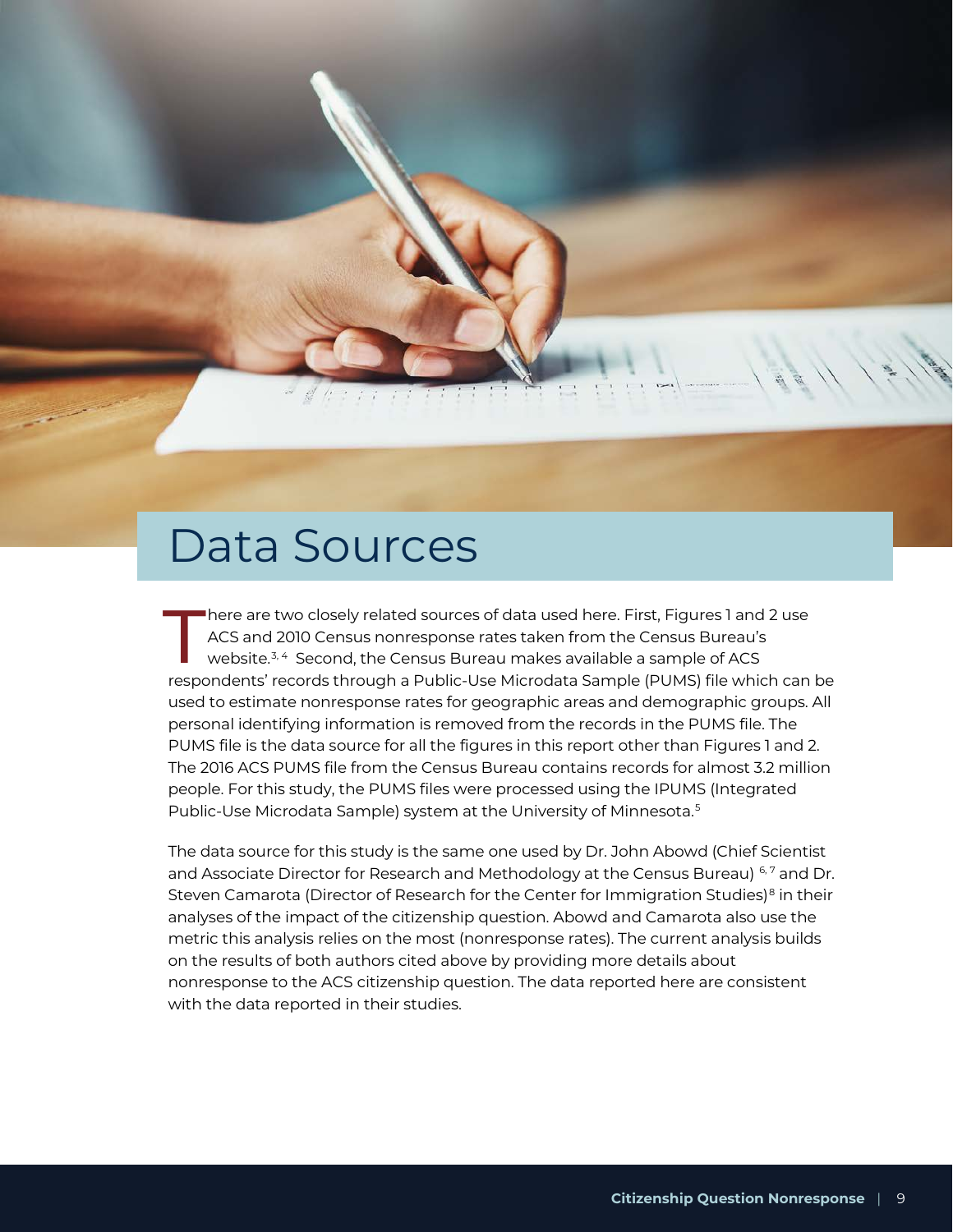### **The American Community Survey Asks about Citizenship**

|   | Is this person a citizen of the United States?                                              |
|---|---------------------------------------------------------------------------------------------|
|   | Yes, born in the United States                                                              |
| ш | Yes, born in Puerto Rico, Guam, the U.S. Virgin Islands, or<br><b>Northern Marianas</b>     |
|   | Yes, born abroad of U.S. citizen parent or parents                                          |
|   | Yes, U.S. citizen by naturalization – Print year of naturalization $\overline{\mathcal{V}}$ |
|   |                                                                                             |
|   | No, not a U.S. citizen                                                                      |
|   |                                                                                             |

If someone does not respond to an ACS question, the Census Bureau imputes or allocates a value for that person. For example, if someone did not check a response for the question on race, the Census Bureau would make an educated guess about the person's race based on information about the person, household, and neighborhood.[9](#page-32-8) The Census Bureau provides allocation rates or nonresponse rates for all the questions in the ACS that will be used in the 2020 Census.<sup>[10](#page-32-9)</sup>

In this paper, the percent of a group that does not respond to a question is

called a nonresponse rate. Abowd also refers to the allocation rates as nonresponse rates.<sup>[11](#page-32-10)</sup> According to Abowd, "When item nonresponse occurs, the ACS edit, and imputation modules are used to allocate an answer to replace the missing data item." $^{12}$  $^{12}$  $^{12}$ 

Sampling errors are errors in statistical estimates that result from looking at a subset of a population rather than the entire population. Since the ACS estimates are based on a sample (subset) of the population, there are sampling errors associated with the estimates. Standard errors are measures of the accuracy of the estimates. Standard errors for the estimates shown in the body of the report are provided in Appendix A. However, given the very large size of the ACS sample, standard errors for most estimates shown in this paper are quite small and consequently most differences in response rates are meaningful (i.e. statistically significant).

Appendix B shows that national estimates from PUMS files are virtually identical to those from the full ACS sample. This suggests that the results of the analysis of the PUMS data is very close to what one would get if one could use the entire ACS sample for an analysis.

The tabulations shown here focus on several kinds of differentials. First, the nonresponse rate for the question on citizenship is compared to the nonresponse rates for other questions that will be on the 2020 Census. This analysis includes an examination of the changes in nonresponse rates from 2010 to 2016. Second, nonresponse rates across different geographic areas are examined. Third, the nonresponse rates for key demographic groups and response modes are compared.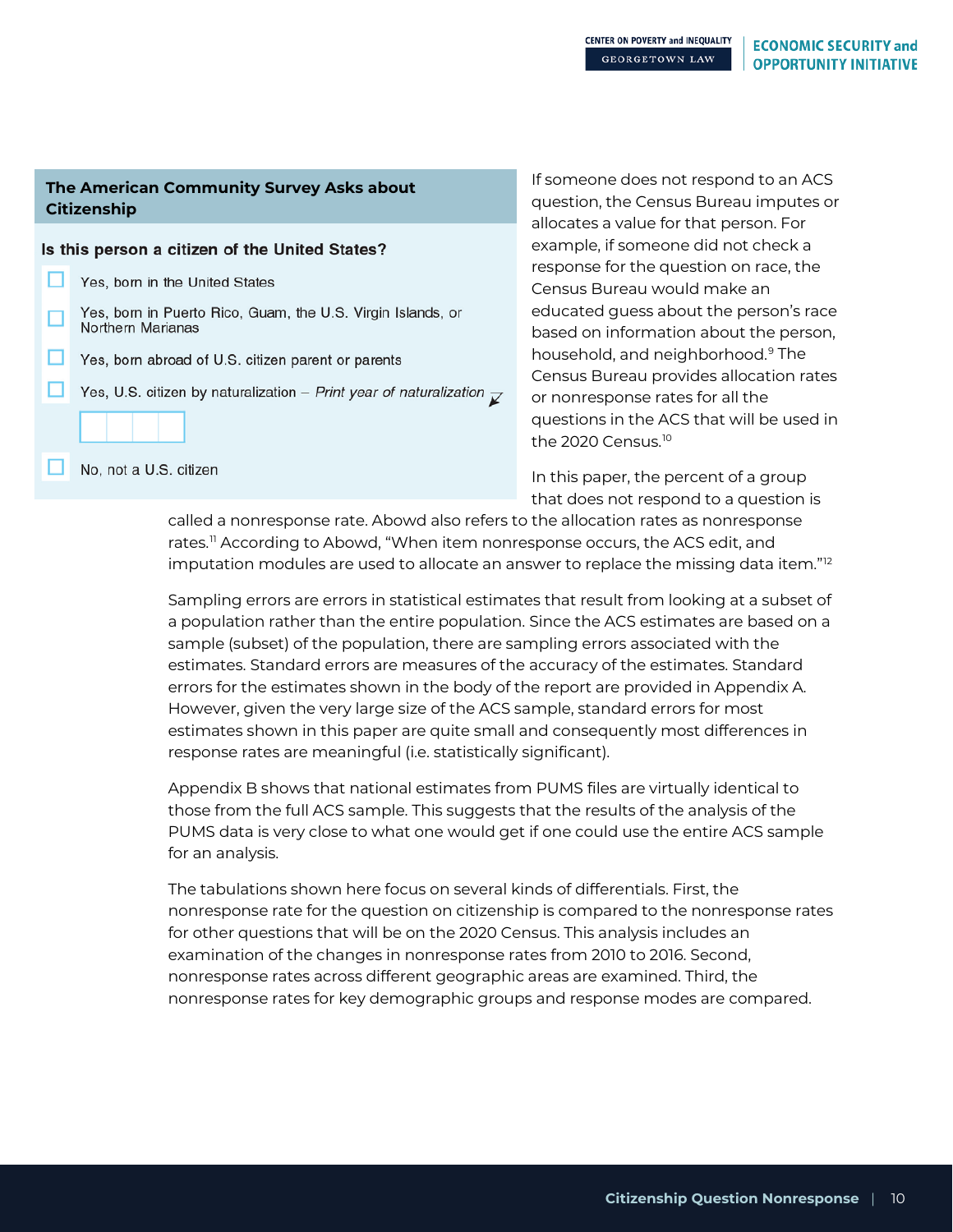# Findings

### **Trends Over Time**

The nonresponse rates for the citizenship question are much higher than for any other question in every year from 2010 to 2016. In 2016, the nonresponse rate for citizenship is 6.0 percent and no other question had a nonresponse rate higher than 1.8 percent. This finding in consistent with the research reported by Abowd, who concluded, "Whether the response is by mail-in questionnaire or ISR [Internet Self-Response] instrument, item nonresponse rates for the citizenship question are much greater than the comparable rates for other demographic variables like sex, birthdate/age, and race/ethnicity ... ."[13](#page-32-12)

Second, the nonresponse rates for the citizenship question have increased since 2010 while the nonresponse rates for the other questions have remained relatively stable. The nonresponse rate for the citizenship question was 2.7 percent in 2010 but it had increased to 6.0 percent in 2016 (see Figure 1.) The only other question for which there was an increase in the nonresponse rate from 2010 to 2016 was the age question—the nonresponse rate went from 1.3 percent in 2010 to 1.7 percent in 2016.

Most of the increase in the nonresponse rates for the citizenship question since 2010 occurred between 2012 and 2013 and the increase can be tied to methodological changes that took place then. For budgetary reasons, the Census Bureau reduced its use of the Failed Edit Follow-Up (FEFU) operation in the 2013 and subsequent ACS surveys.<sup>[14](#page-32-13)</sup> The FEFU operation involves a follow-up phone interview with internet and mail respondents whose responses indicate a discrepancy and those who indicated a household size of more than six people. (The mail form allows data for only five people.) Addresses identified as vacant are also sent to FEFU.<sup>[15](#page-32-14)</sup> This change resulted in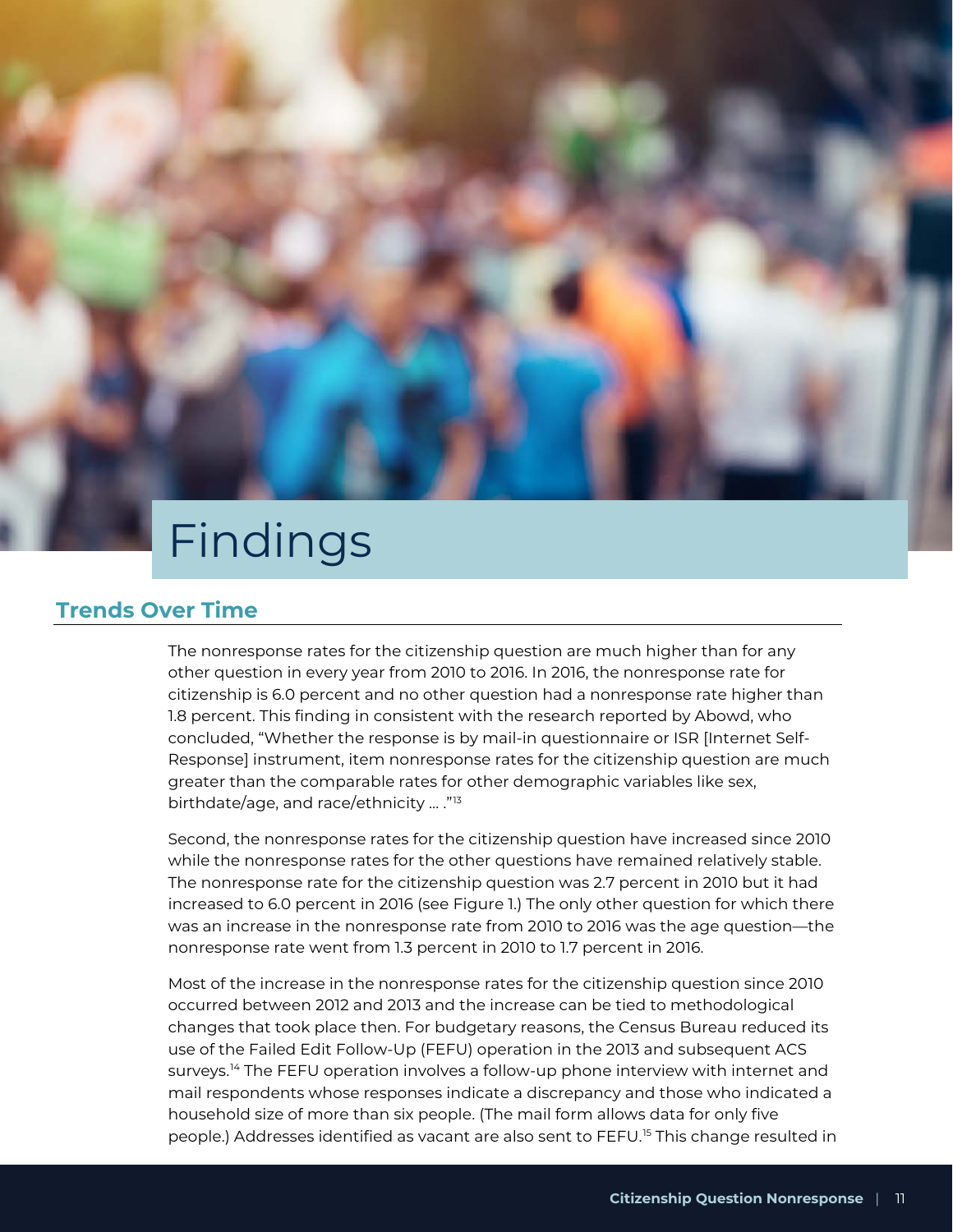less follow-up and increased blank responses. In 2013, the Census Bureau also implemented an internet response option for the ACS.



https://www.census.gov/acs/www/methodology/sample-size-and-data-quality/item-allocation-rates.

It is noteworthy that the methodological changes in the ACS between 2012 and 2013 had an impact on the nonresponse rates for the citizenship question but had very little impact on other questions. Between 2012 and 2013, the nonresponse rate for the citizenship question increased by 2.2 percentage points (from 3.0 to 5.2 percent). No other measure changed by more than 0.3 percentage points (age changed from a 1.3 percent to a 1.6 percent nonresponse rate). This suggests that the citizenship question may be more sensitive to methodological changes (such as level of follow up) or changes to data collection methods (such as the addition of an internet response option) than other questions.

There was a slight increase in nonresponse rates to the citizenship question from 2013 to 2016 (from 5.2 percent to 6 percent), which suggests that sensitivity to the topic may have grown in recent years.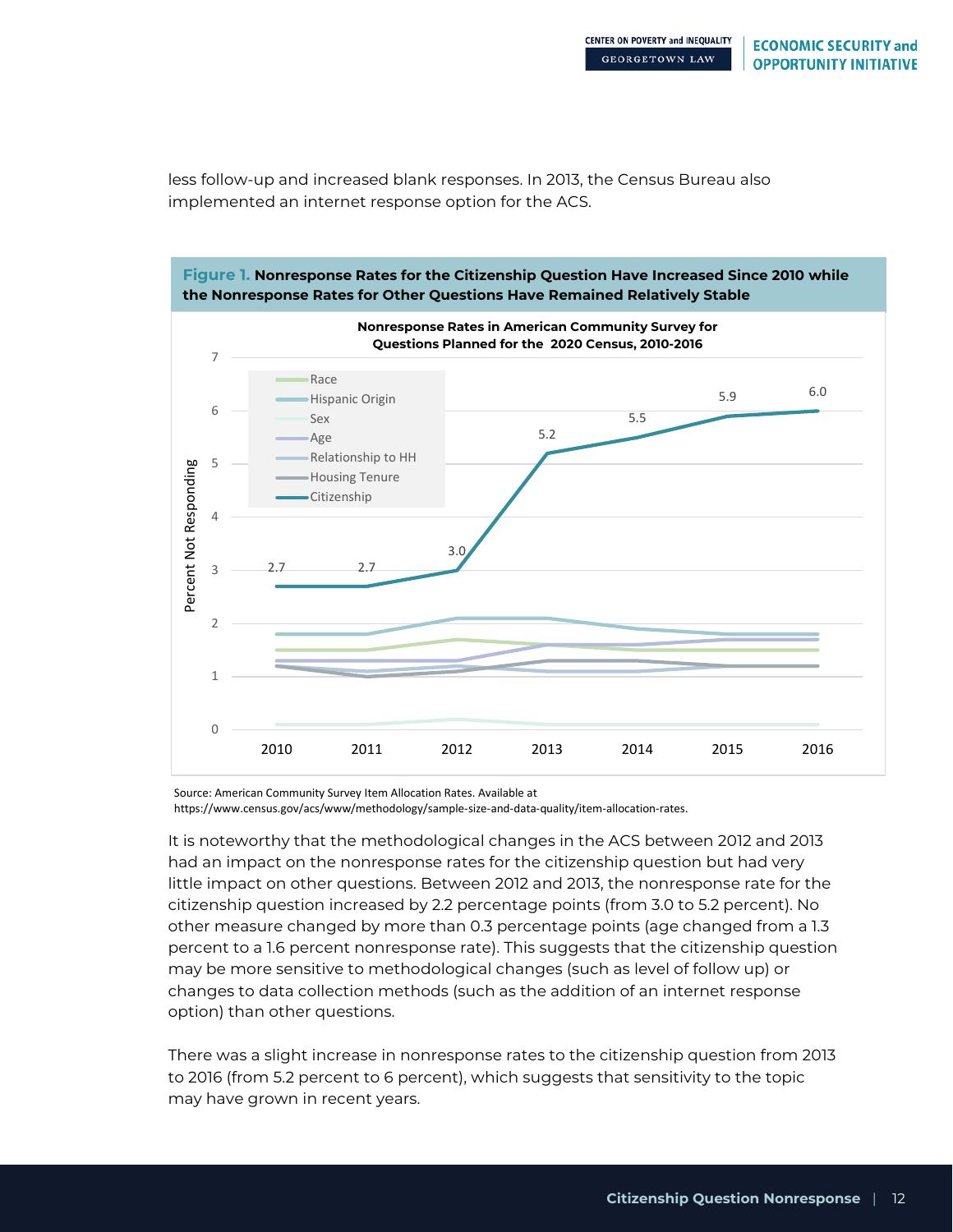Third, note that Table 1 (see Appendix A) contains the item nonresponse rates from the 2010 Census for all the questions except the citizenship question, which was not included in the 2010 Census. In every case, the item nonresponse rates in the 2010 Census are higher than the item nonresponse rates for the same question in the 2010 to 2016 ACS. Consequently, the nonresponse rates reported here from the ACS are likely to underestimate of the nonresponse rates one would expect for the same questions in the 2020 decennial Census.

The self-response modes of data collection in the ACS (i.e. sending back a completed paper questionnaire or completing an internet response) will be similar to data collection in the 2020 Census, but personal interviews for people who fail to selfrespond are different in the ACS and the Decennial Census. The lower nonresponse rates in the ACS compared to the 2010 Census may reflect the use of highly trained interviewers in the ACS compared to the temporary workforce with limited training used for personal interviews in the decennial census. Information on differences by data collection mode are provided later in this paper. A focus on self-response rates may provide a better indication of how the nonresponse rates from the ACS are likely to reflect the nonresponse rates one can expect in the 2020 Census.

The overall nonresponse rate for the citizenship question on the 2016 ACS is 6 percent but this figure masks important differences across demographic groups and geographic areas. Those differences are explored below. Given the consistency of the ACS nonresponse data over the past several years, the remainder of this paper focuses on 2016 data.

### **Geographic Variation**

One of the most important attributes of the decennial census is the comparable subnational data it provides. Differences in nonresponse rates across geographic areas are particularly important because census data are used to determine political representation and allocation of federal funding to states and localities. The data provided in this section indicate that there are large differences in the nonresponse rates for the ACS citizenship question in different parts of the nation.

Figure 2 shows that Arizona has the highest nonresponse rate at 9 percent. That is nearly four times the nonresponse rate for Vermont, which has the lowest nonresponse rate at 2.6 percent. Most of the states with high nonresponse rates have relatively large immigrant populations whiles states with low nonresponse rates have relatively small immigrant populations.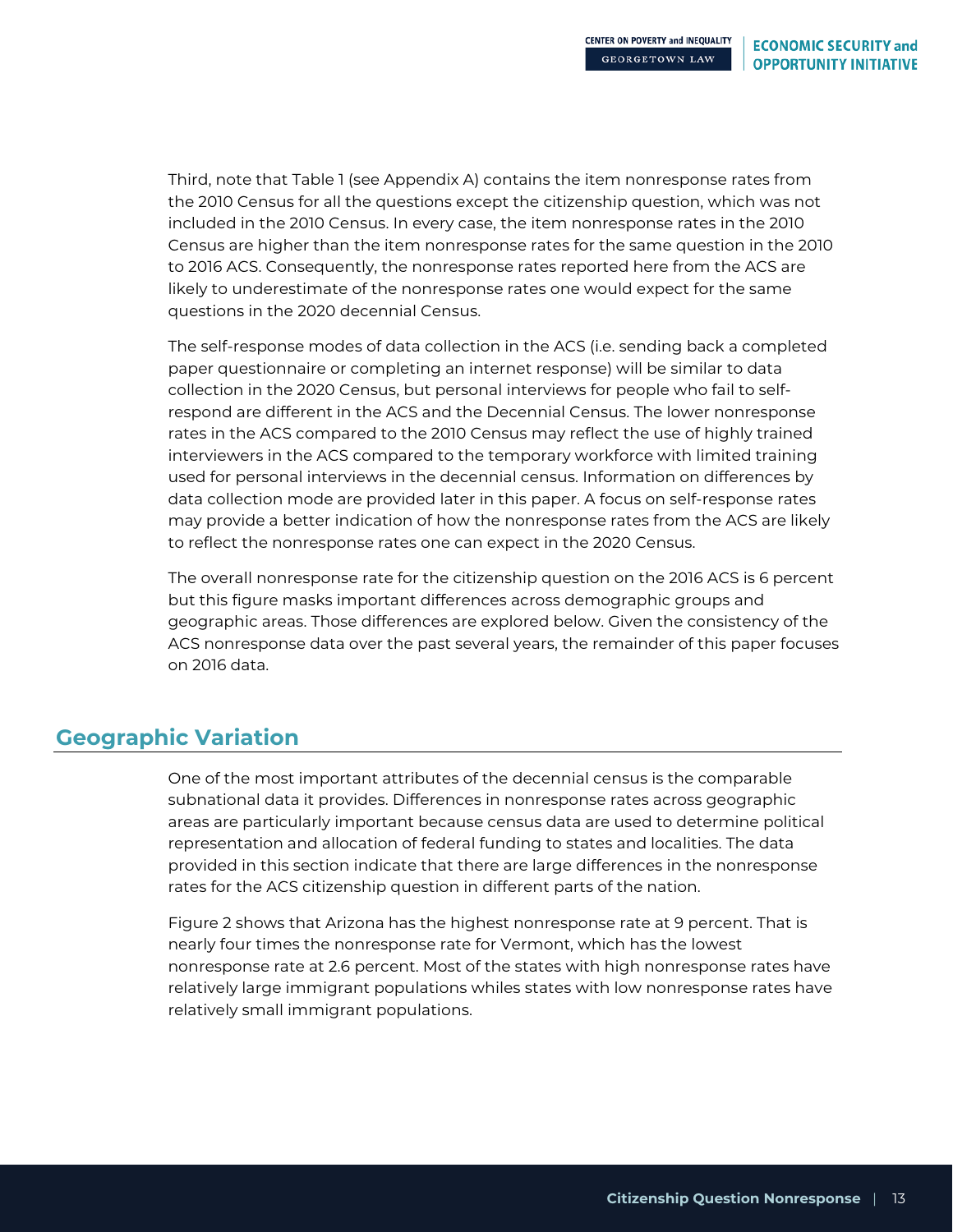### **Figure 2. Arizona's Citizenship Question Nonresponse Rate is Nearly Four Times That of Vermont**

### **States Ranked by Nonresponse Rate for the Citizenship Question in the 2016 American Community Survey**

| Rank           | <b>State</b>      | Rate | Rank | <b>State</b>         | Rate |
|----------------|-------------------|------|------|----------------------|------|
| $\mathbf{1}$   | Vermont           | 2.6  | 27   | South Carolina       | 5.6  |
| $\overline{2}$ | West Virginia     | 3.7  | 28   | Montana              | 5.6  |
| 3              | Maine             | 3.8  | 29   | <b>Texas</b>         | 5.6  |
| 4              | Wyoming           | 4.0  | 30   | Rhode Island         | 5.7  |
| 5              | South Dakota      | 4.3  | 31   | Washington           | 5.7  |
| 6              | Arkansas          | 4.5  | 32   | Nebraska             | 5.7  |
| $\overline{7}$ | Ohio              | 4.6  | 33   | North Carolina       | 5.8  |
| 8              | Delaware          | 4.6  | 34   | Pennsylvania         | 5.8  |
| 9              | Mississippi       | 4.7  | 35   | Oklahoma             | 5.8  |
| 10             | <b>New Mexico</b> | 4.7  | 36   | Connecticut          | 5.9  |
| 11             | Wisconsin         | 4.8  | 37   | North Dakota         | 5.9  |
| 12             | Michigan          | 4.9  | 38   | New Jersey           | 6.0  |
| 13             | Tennessee         | 4.9  | 39   | Alabama              | 6.0  |
| 14             | Minnesota         | 5.0  | 40   | Virginia             | 6.2  |
| 15             | Kentucky          | 5.0  | 41   | Nevada               |      |
| 16             | Missouri          | 5.0  | 42   | Massachusetts        | 6.3  |
| 17             | New Hampshire     | 5.0  | 43   | Alaska               | 6.6  |
| 18             | Utah              | 5.1  | 44   | Florida              | 6.7  |
| 19             | lowa              | 5.2  | 45   | Maryland             | 6.8  |
| 20             | Georgia           | 5.3  | 46   | District of Columbia | 6.9  |
| 21             | Oregon            | 5.3  | 47   | Hawaii               | 6.9  |
| 22             | Kansas            | 5.4  | 48   | Colorado             | 7.3  |
| 23             | Indiana           | 5.4  | 49   | <b>New York</b>      | 7.3  |
| 24             | Illinois          | 5.4  | 50   | California           | 7.7  |
| 25             | Louisiana         | 5.5  | 51   | Arizona              | 9.0  |
| 26             | Idaho             | 5.5  |      | U.S.                 | 6.0  |

Source: American Community Survey Item Allocation Rates. Available at

https://www.census.gov/acs/www/methodology/sample-size-and-data-quality/item-allocation-rates. Ranking based on unrounded data.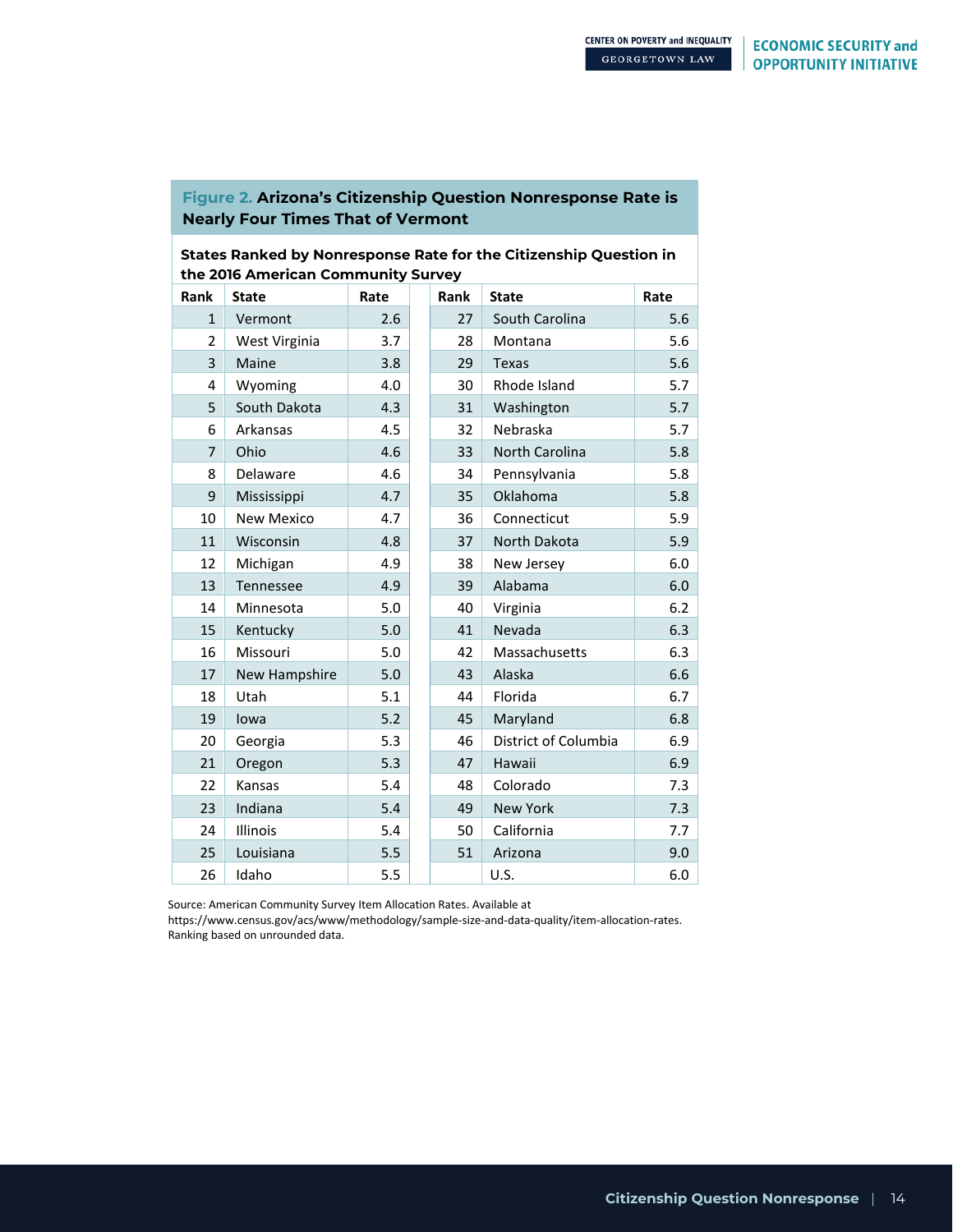Another geographic distinction used by the Census Bureau is related to areas inside and outside official Metropolitan Statistical Areas. The area within Metropolitan Statistical Areas is divided between the major city or cities at the core of the metropolitan area (called central or principal cities) and the balance of the metropolitan area (outside of the central or principal cities—often referred to as suburbs). Areas outside of Metropolitan Statistical Areas are often referred to as nonmetro or "rural."<sup>16</sup> These distinctions collectively are often referred to as metropolitan (metro) status.

Figure 3 shows the nonresponse rates to the citizenship status question on the 2016 ACS by metro status. Nonresponse rates are highest in the central city or principal cities of metro areas (7.2 percent) and lowest outside metro areas (5.0 percent).

The Census Bureau makes nonresponse rates to the 2016 ACS citizenship question available through the American Factfinder program for places with a total population of 65,000 or more. Most of these places are large cities, but a few are Census Designated Places (settled concentrations of population that are identifiable by name but are not legally incorporated defined by the Census Bureau for statistical purposes), or other types of official areas. Of the 599 places reported by U.S. Census Bureau, there are 11 places where the nonresponse rates are 3 percent or less, and 43 places where the nonresponse rates are 10 percent or more.<sup>[17](#page-32-16)</sup> Sixteen of these 43 places with high nonresponse rates to the citizenship question are in California.



Source: Author's analysis of U.S. Census Bureau's 2016 American Community Survey PUMS file on IPUMS system at the University of Minnesota.

A large number of respondents were not included in this table because revealing their geographic location might compromise their confidentiality.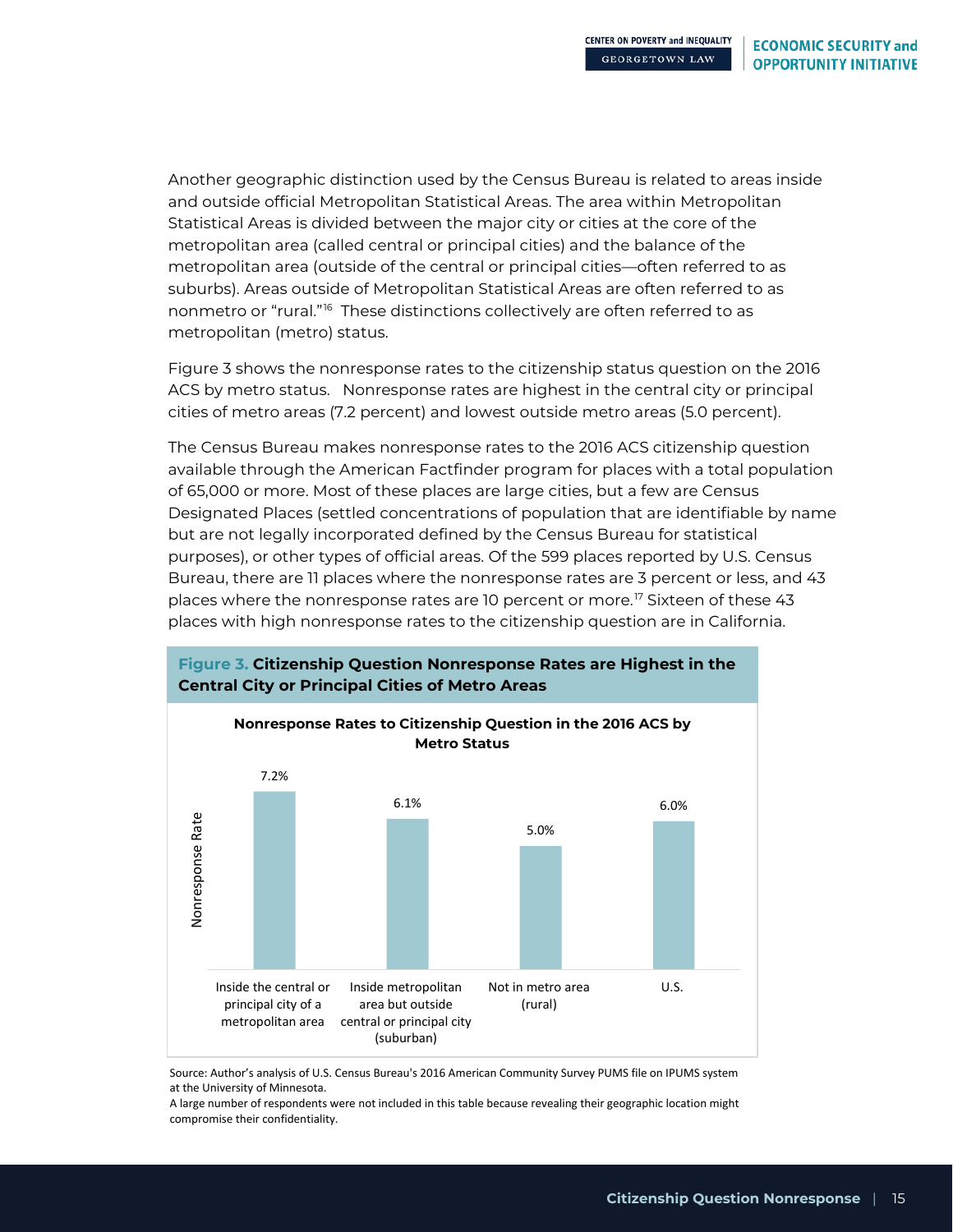### **Variation by Race/Hispanic Origin, Place of Birth, and Data Collection Mode**

In this section, nonresponse rate differences based on race/Hispanic origin, place of birth, and data collection mode are provided. First, each variable is shown separately, then the results are shown for all three factors at once.

### RACE AND HISPANIC ORIGIN

Starting in the 2000 Census, people have been given the option to select more than one race in the census questionnaire and race is often reported two different ways in Census Bureau reports.[18](#page-32-17) See the image below, which shows the race question on the 2010 Census form. One category is the number of people who only select one race (referred to as race alone) and a second category is all the people in the first category plus those who select more than one race (referred to as race alone or in

### **The Census Form Allows Respondents to Select Multiple Races**



combination).

The race categories used in Figure 4 are "race alone or in combination." In other words, the Black group includes anyone who marked Black, including those who marked another race as well. In federal data collections, race and Hispanic origin are treated as separate concepts. In the racial categories used in this study, those who identify as Hispanic are included in a race category if they marked that category. Anyone who marked Hispanic is also included in the Hispanic category no matter what race(s) they may have selected.

This categorization scheme means many people are included in more than one category, but this is the most inclusive categorization scheme, and

the one recommended by the U.S. Office of Management and Budget.<sup>[19](#page-32-18)</sup> Data for Native Hawaiians and Pacific Islanders are not shown in Figure 4 because the sample size for this group is too small to produce reliable estimates.

The nonresponse rates for White alone or in combination (5.6 percent) is lower than any other group in Figure 4. Asians alone or in combination have the highest nonresponse rate (8.1 percent) followed by Hispanics (7.4 percent). The high nonresponse rates for Asians alone or in combination and Hispanics is not too surprising since about two-thirds of Asian Americans are immigrants and 35 percent of Hispanics living in the U.S. are immigrants according to the 2016 ACS. The high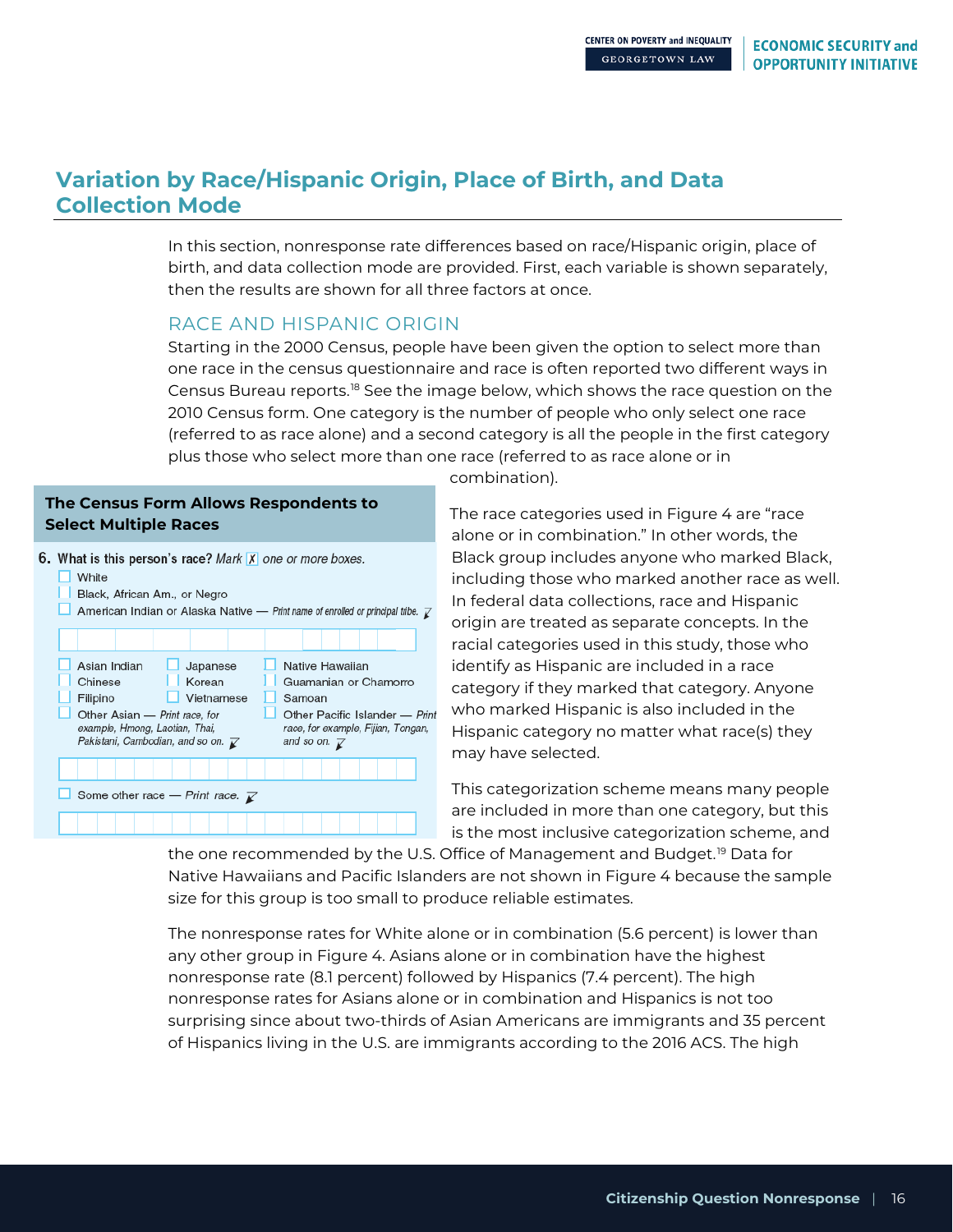nonresponse rate for Asians may also be related to the fact that the ACS material is not available in all the various Asian languages spoken in the U.S.



Source: Author's analysis of Census Bureau's 2016 ACS PUMS file on the IPUMS system at the University of Minnesota.

The results in Figure 4 are consistent with the ACS analysis by Abowd who also found that nonresponse rates for the citizenship question were higher for racial and ethnic minorities than for non-Hispanic Whites.<sup>[20,](#page-32-19)[21](#page-32-20)</sup> Specifically, Abowd found that non-Hispanic Non-Whites and Hispanics had higher nonresponse rates to the ACS citizenship question than non-Hispanic Whites in self-response modes. Abowd did not look at non-Hispanic Asian alone or non-Hispanic American Indians or Alaskan Natives alone.

Nonresponse rates are one measure of how respondents view a topic. Another measure is break off rates. Break off rates reflect the percent of respondents who stopped responding to the survey when they came to a specific question. Abowd showed that Hispanics have a higher breakoff rates than non-Hispanic racial and ethnic minorities and non-Hispanic Whites for questions related to citizenship.<sup>[22,](#page-32-21) [23](#page-32-22)</sup> The questions on the ACS that Abowd indicates are related to the question on citizenship are place of birth and year of entry into the United States. Considering all three questions (citizenship, place of birth, and year of entry into the United States), Hispanics had a break off rate of 1.6 percent compared to 1.2 percent for non-Hispanic people of color and 0.5 percent for non-Hispanic Whites.<sup>[24,](#page-32-23) [25](#page-32-24)</sup>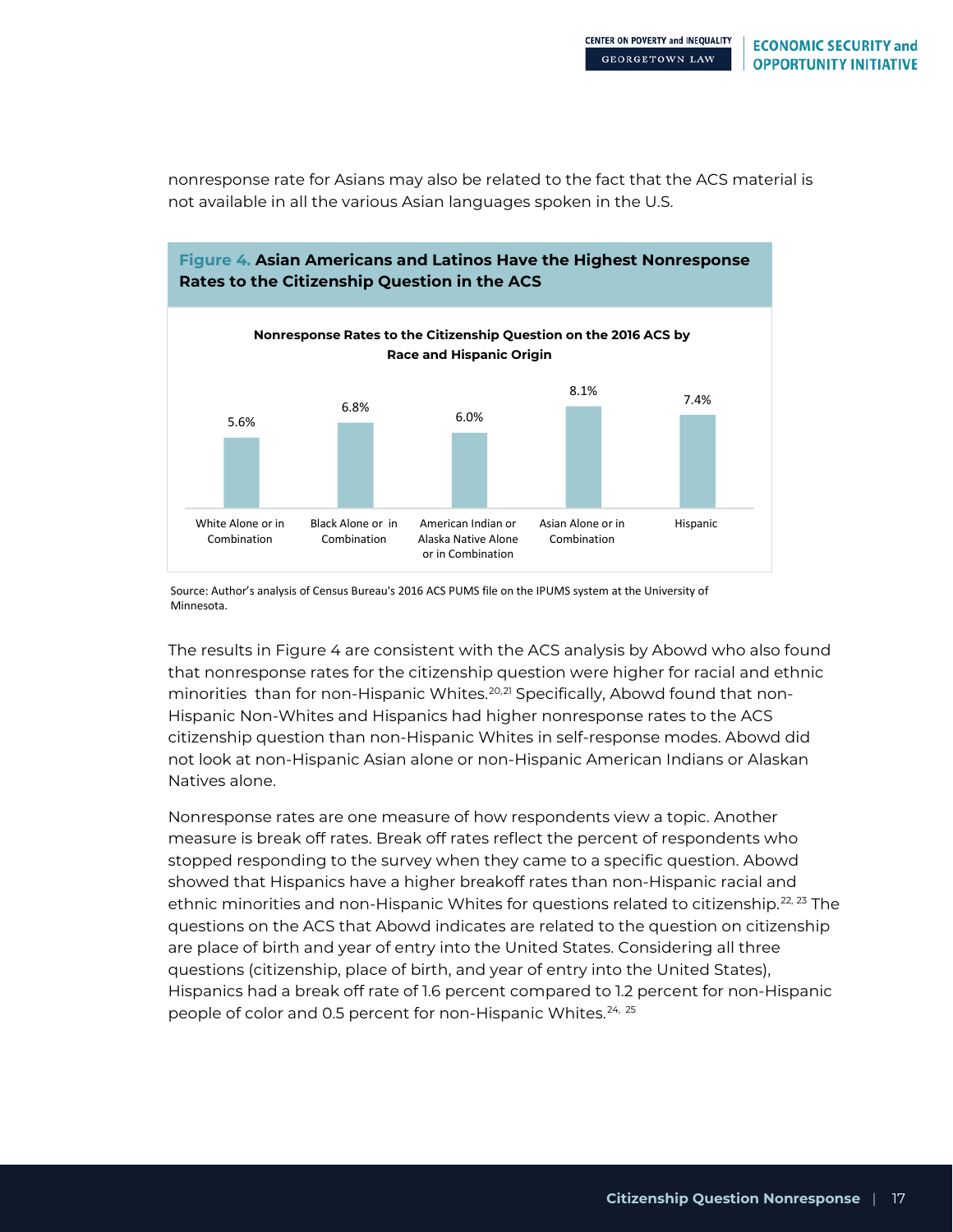### PLACE OF BIRTH

Nonresponse rates to the citizenship question on the 2016 ACS vary by whether someone was born in the U.S. or born outside the U.S. The nonresponse rate for the foreign-born population (8.3 percent) is much higher than the rate for the population born in the U.S. (5.7 percent). This is unsurprising considering that people born in the U.S. are automatically citizens.

It is important to note that about 95 percent of the people who did not respond to the citizenship question also did not respond to the question on place of birth. Thus, the data on place of birth for those who did not respond to the citizenship question is based largely on the Census Bureau's imputation of place of birth. The imputation process could have led to some errors in place of birth, so analysis involving values from this variable should be viewed cautiously.



Source: Authors analysis of U.S. Census Bureau's 2016 American Community Survey PUMS file on IPUMS system at the University of Minnesota.

### MODE OF DATA COLLECTION

There are three modes of data collection used in the ACS. One is mail response, where a respondent mails back a completed ACS questionnaire. Another is internet selfresponse, where the respondent completes the ACS questionnaire online. The third mode of data collection used in the ACS is a personal interview referred to as either a Computer-Assisted Telephone Interview (CATI) or Computer Assisted Personal Interview (CAPI). The Census Bureau stopped using CATI in the fall of 2017.

Current plans call for four modes of data collection for the 2020 Census. [26](#page-32-25) One mode is a mail response very similar to the ACS. The second mode is an internet response very similar to the ACS. The third mode is a personal interview for households that fail to self-respond. However, as stated earlier, personal interviews in the 2020 Census will be conducted by one of about 500,000 temporary census enumerators with limited training rather than the highly trained professional ACS interviewers. The fourth mode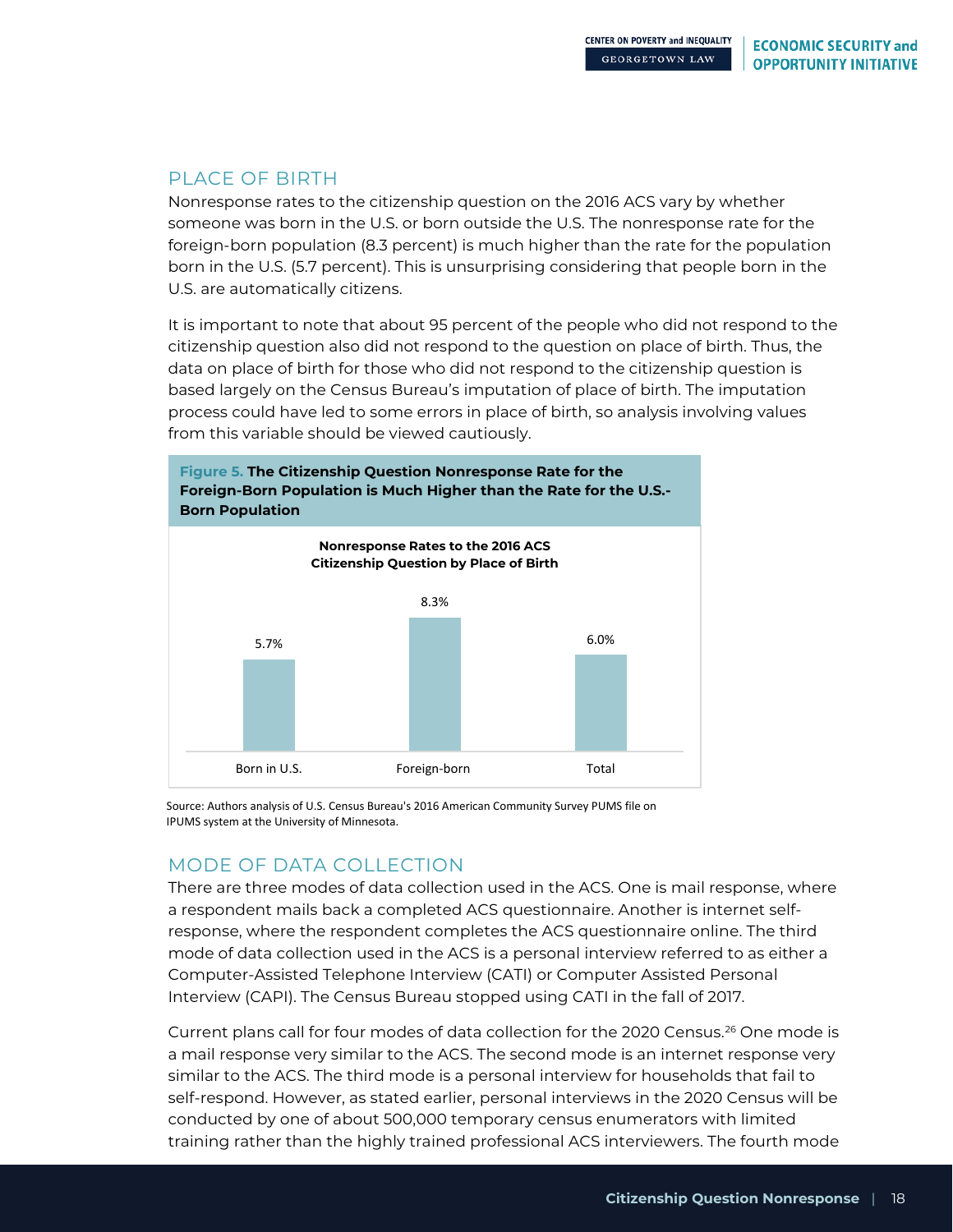of data collection planned for the 2020 Census is a telephone response.<sup>[27](#page-32-26)</sup> This mode is not used in the ACS.

The data show that the nonresponse rates for self-response modes (mail and internet) are much higher than the nonresponse rates for respondents who responded to a Census Bureau interviewer. The nonresponse rate is 8 percent for internet response, 6.7 percent for mail responses, and only 3.8 percent for personal interview response.



Source: Author's analysis of U.S. Census Bureau's 2016 American Community Survey PUMS file on IPUMS system at the University of Minnesota

### INTERACTION OF RACE/HISPANIC ORIGIN, PLACE OF BIRTH, AND RESPONSE MODE

There is a powerful interaction between race/ethnicity, birthplace, and data collection mode. The differences between race/ethnicity groups and foreign-born/U.S.-born are much more pronounced in each response mode, especially the self-response modes (mail and internet). Figure 7 shows the nonresponse rates to the citizenship question by race/Hispanic Origin, mode of response, and place of birth.

Data for American Indians and Alaskan Natives are not shown in Figure 7 for two reasons. First, the sample of individuals who are foreign-born American Indians or Alaskan Natives is so small the estimates are not reliable. Second, at the Census Bureau's Spring 2018 National Advisory Committee meeting, it was revealed that some American Indians would not respond that they were a U.S citizen because they identify as citizens of their tribes.

The nonresponse rates for groups in Figure 7 vary a lot. U.S.-born Blacks and Whites have a personal interview nonresponse rate of just 3.5 percent. In comparison, the internet response mode nonresponse rate for foreign-born Blacks is 15.4 percent.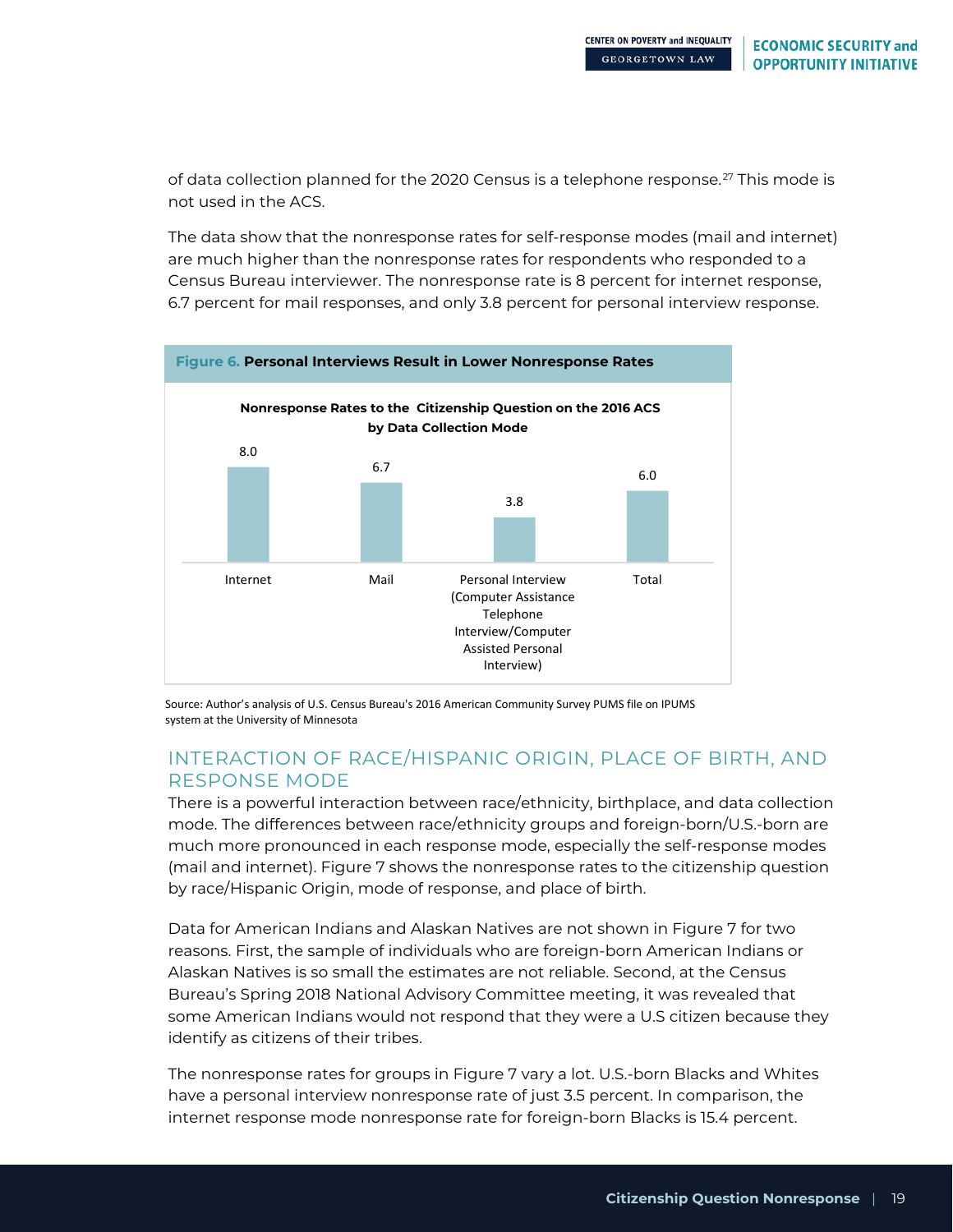Three patterns are clear in Figure 7. First, the nonresponse rates for the foreign-born population are almost always higher than for the U.S. born population in the same race/origin and mode group. Second, the nonresponse rates for the self-response modes (mail and internet) are always higher than for personal interview mode. Mode effects are important because the Census Bureau is trying to maximize self-response in the 2020 Census. Data in this paper indicate that if self-response modes are maximized in the 2020 Census, it could result in higher nonresponse rates, particularly for racial and ethnic minorities.

Third, the nonresponse rates for all groups other than the White alone or in combination are usually higher than the rates for White alone or in combination. The differences between White alone or in combination and all other groups are larger in self-response modes than in personal interviews. Only two groups have lower nonresponse rates in self-response modes (mail and internet) than White alone or in combination: Asian alone or in combination and Hispanic.

It is also worth noting that the nonresponse follow-up in the ACS only involves a sample of nonresponders. In the 2020 Census, census enumerators will follow up with all nonresponders. Recall that unlike the decennial census, the ACS does not need to get responses for 100 percent of the households.



### **Figure 7. Respondents Who Are Interviewed Have Lower Nonresponse Rates**

Source: Author's analysis of U.S. Census Bureau's 2016 American Community Survey PUMS file on IPUMS system at the University of Minnesota.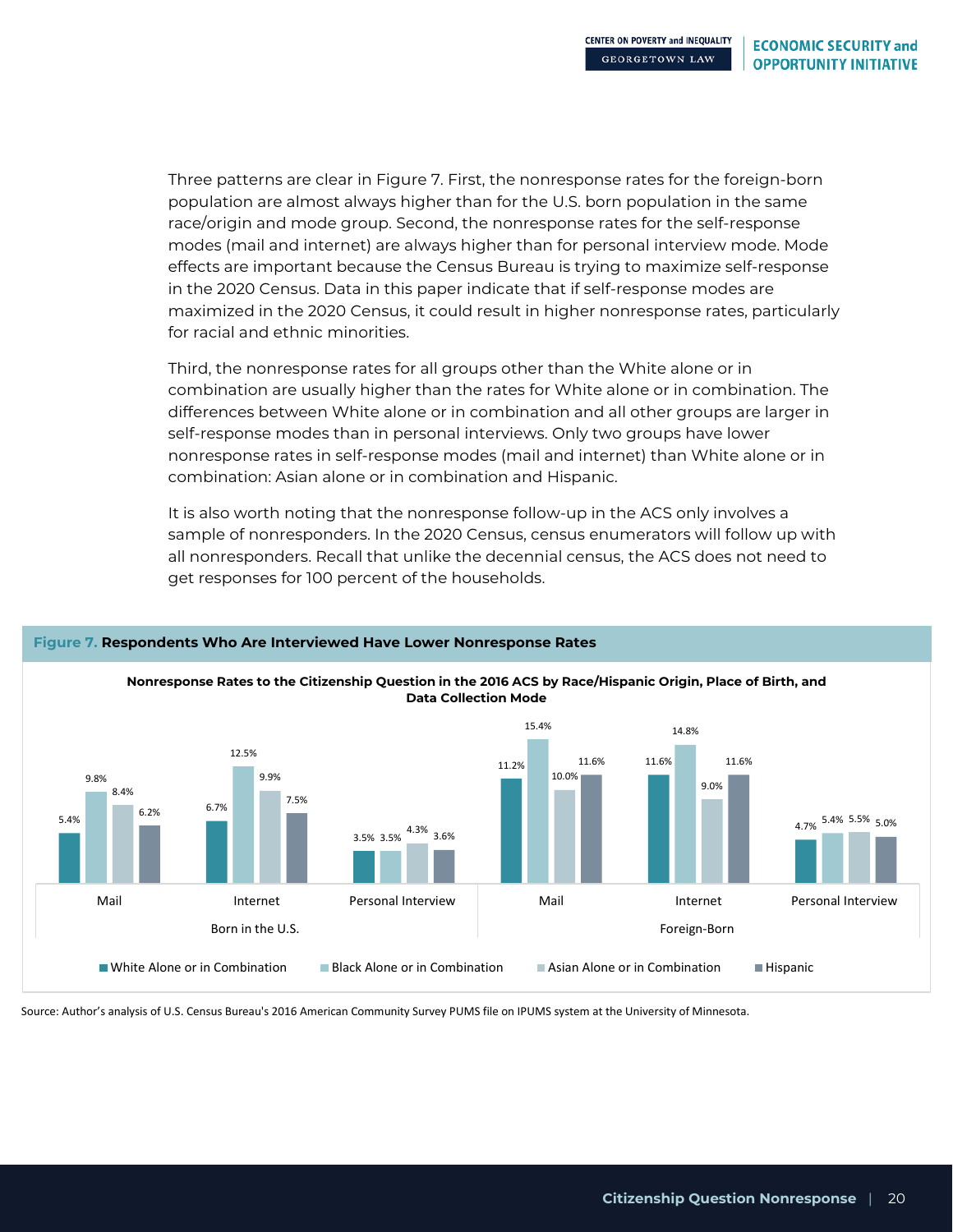# *<u>Jnited States</u>*

# Summary and Conclusions

here are several key points that are supported by the data presented in this paper. Respondents treat the question about citizenship differently than the other questions that will be on the 2020 Census. Nonresponse rates for the citizenship question in the ACS are much higher than the nonresponse rates for other questions that will be included in the 2020 Census.  $\prod$ 

The nonresponse rates in the 2010 Census for six demographic and housing measures are higher than the nonresponse rates for those measures in the 2010 to 2016 ACS. Consequently, most of the nonresponse rates shown in this paper (from the ACS) probably underestimate the nonresponse rates that will be experienced in the 2020 decennial census.

The methodological changes in the ACS between 2012 and 2013 had a substantial impact on nonresponse rates for the citizenship question, but not for other key demographic measures such as age, sex, or race. This suggests that the citizenship question may be more sensitive to methodological changes than the other questions that will be on the 2020 Census.

The nonresponse rates for the citizenship question vary widely across states and cities.

There are substantial differences in nonresponse rates to the citizenship question across demographic group. Nonresponse rates are much higher for:

- Racial and ethnic minorities
- Foreign-born people, and
- Those using the self-response modes of data collection.

The data in this paper support Abowd's conclusion with respect to the implications of adding a question on citizenship status to the 2020 Census questionnaire: "Not only will this likely lead to more incorrect enumerations, but it is also expected to increase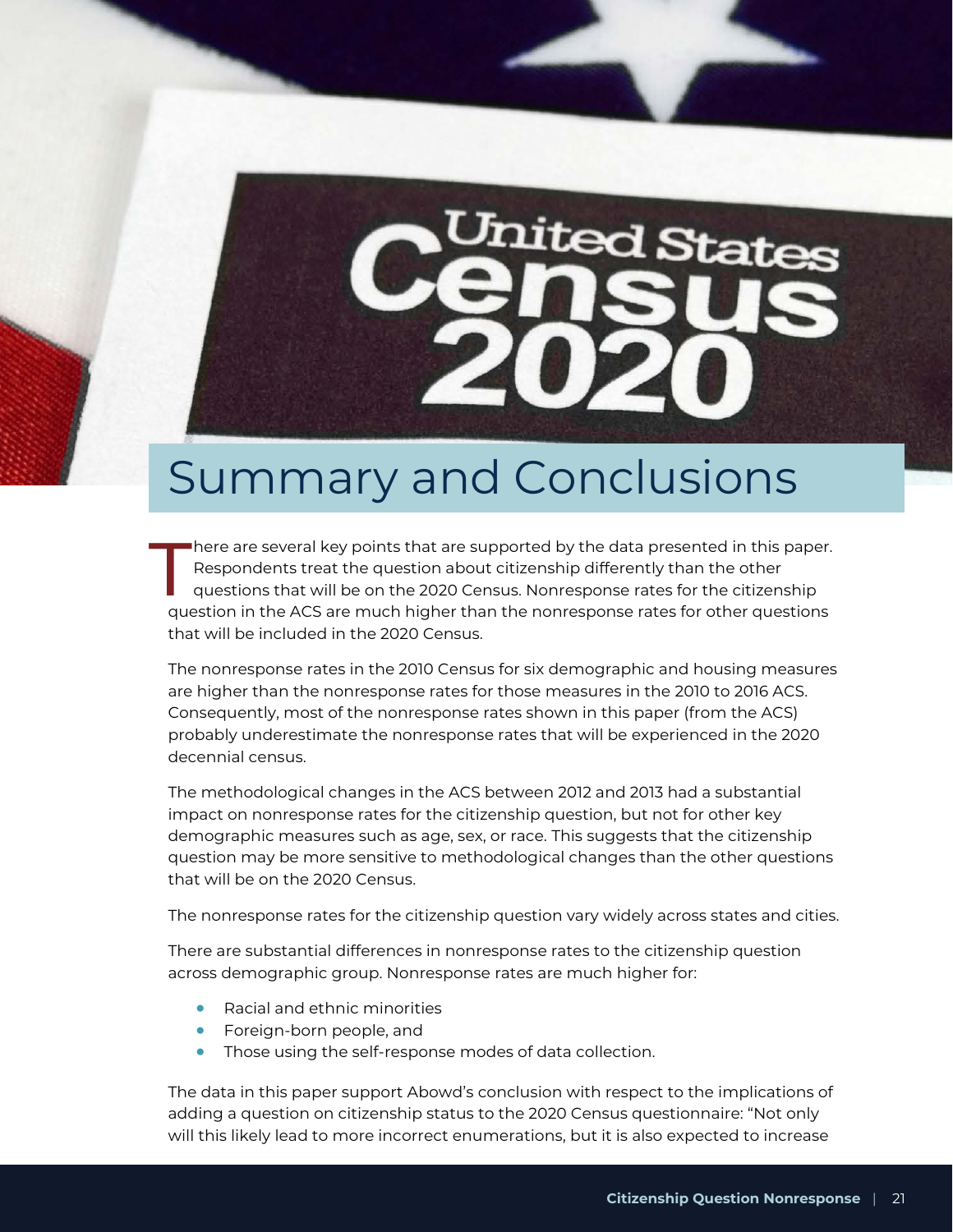the number of persons who cannot be linked to administrative data ... ."<sup>[28](#page-32-27)</sup> In a different memo, Dr. Abowd goes on to say, "Those refusing to self-respond due to the citizenship question are particularly likely to refuse to respond in NRFU as well, resulting in a proxy response."[29](#page-32-28)

The data presented in this study also support the conclusions of six former directors of the Census Bureau who stated, "In summary, we believe that adding a citizenship question to the 2020 census will considerably increase the risks to the 2020 enumeration."[30](#page-32-29) The data presented here also support the conclusions of the American Statistical Association,<sup>[31](#page-32-30)</sup> the American Sociological Association,<sup>[32](#page-32-31)</sup> the Population Association of America,<sup>[33](#page-32-32)</sup> the American Association of Public Opinion Research,<sup>[34](#page-32-33)</sup> and the Consortium of Social Science Associations,<sup>[35](#page-32-34)</sup> all of which are on record as opposing the addition of the citizenship question to the 2020 Census. The prestigious National Academy of Sciences Committee on National Statistics Task Force on the 2020 Census warns, "According to the Census Bureau's own analysis, addition of the citizenship question could adversely affect the quality and the cost of the 2020 Census."[36](#page-32-35)

After intensive research on citizenship data, a recent paper issued by the Census Bureau concludes, "The evidence in this paper also suggests that adding a citizenship question to the 2020 Census would lead to lower self-response rates in households potentially containing noncitizens, resulting in higher field work costs and a lower-quality population count.<sup>[37](#page-32-36)</sup>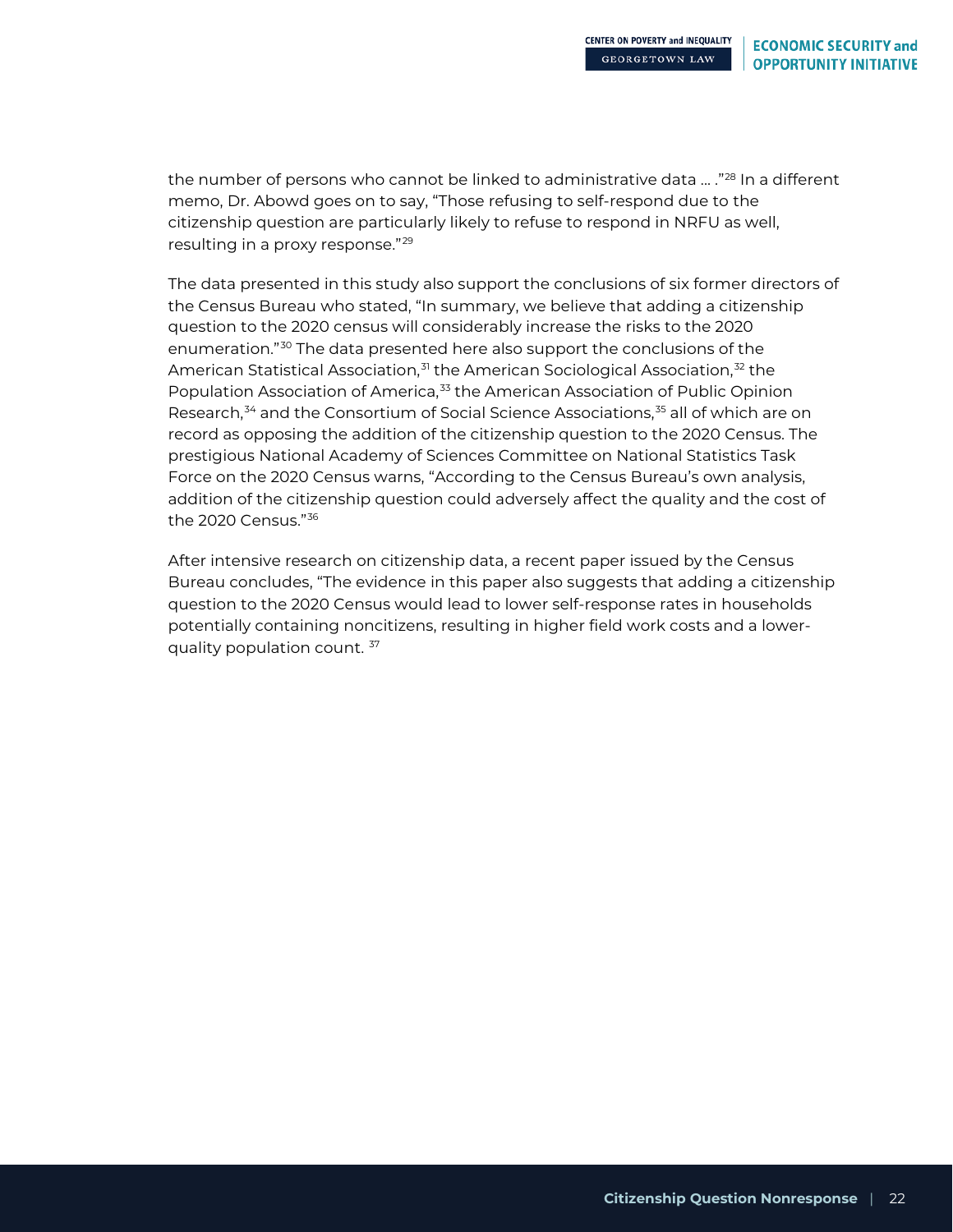# Appendix A1.

**Table 1. Differential Nonresponse Rates on Question Planned for the 2020 Census: 2010 Census and 2010 to 2016 American Community Survey**

|                                |                       | Percent Nonresponse |      |      |                                  |      |      |      |
|--------------------------------|-----------------------|---------------------|------|------|----------------------------------|------|------|------|
|                                |                       |                     |      |      | <b>American Community Survey</b> |      |      |      |
| Item                           | 2010<br><b>Census</b> | 2010                | 2011 | 2012 | 2013                             | 2014 | 2015 | 2016 |
| Race                           | 3.3                   | 1.5                 | 1.5  | 1.7  | 1.6                              | 1.5  | 1.5  | 1.5  |
| Hispanic origin                | 3.9                   | 1.8                 | 1.8  | 2.1  | 2.1                              | 1.9  | 1.8  | 1.8  |
| Sex                            | 1.5                   | 0.1                 | 0.1  | 0.2  | 0.1                              | 0.1  | 0.1  | 0.1  |
| Age                            | 3.5                   | 1.3                 | 1.3  | 1.3  | 1.6                              | 1.6  | 1.7  | 1.7  |
| Relationship to<br>Householder | 1.5                   | 1.2                 | 1.1  | 1.2  | 1.1                              | 1.1  | 1.2  | 1.2  |
| <b>Housing Tenure</b>          | 4.5                   | 1.2                 | 1.0  | 1.1  | 1.3                              | 1.3  | 1.2  | 1.2  |
| Citizenship                    | Not<br>Available      | 2.7                 | 2.7  | 3.0  | 5.2                              | 5.5  | 5.9  | 6.0  |

Source: American Community Survey Item Allocation Rates. Available at https://www.census.gov/acs/www/methodology/sample-size-and-data-quality/item-allocationrates.

Source: 2010 Census rates are from U.S. Census Bureau, 2010 Census Item Nonresponse and Imputation Assessment Report. Available at https://www.census.gov/content/dam/Census/library/publications/2012/dec/2010\_cpex\_173.pdf.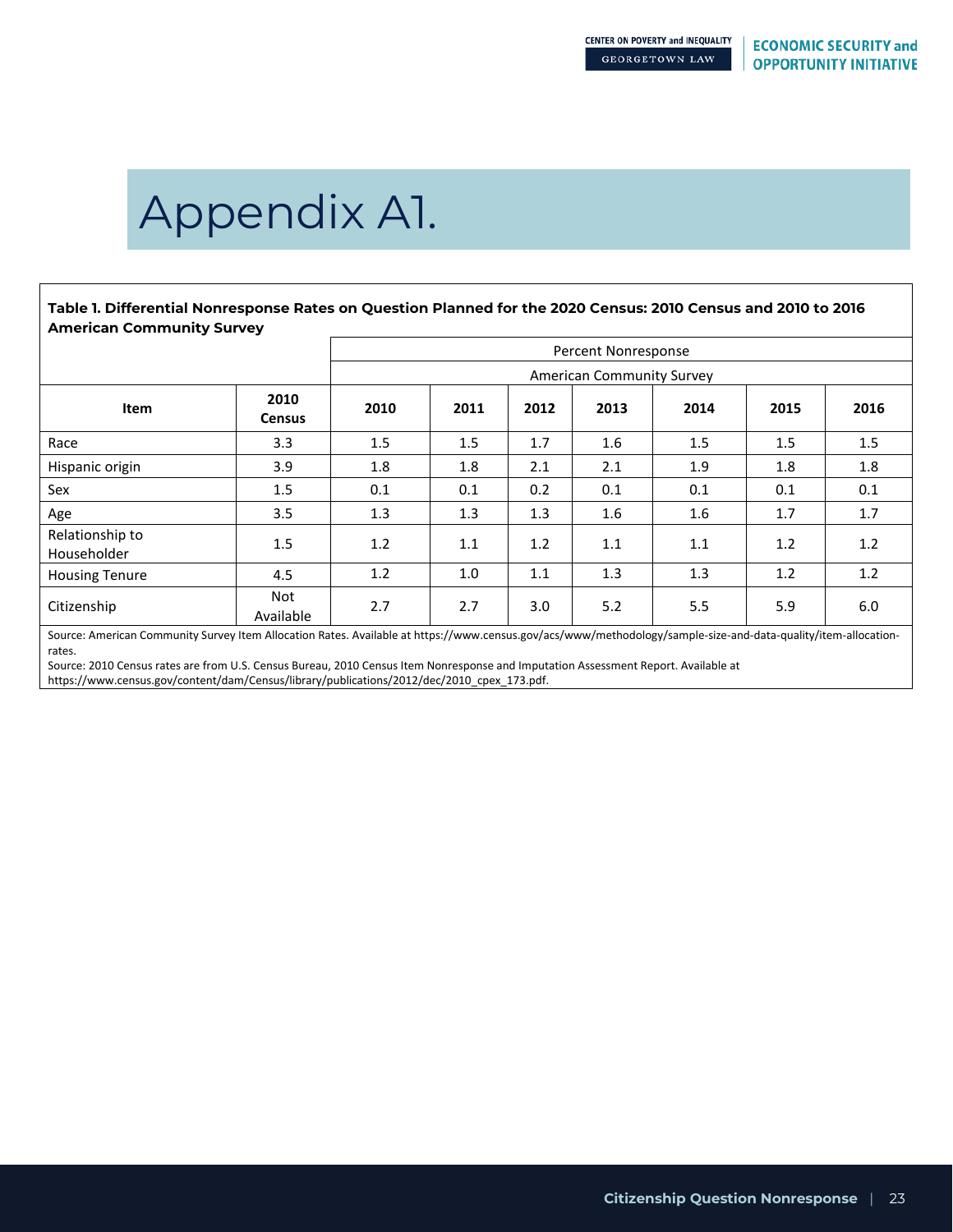| Table 2. States Ranked by Nonresponse Rate for the Citizenship Status Question in the 2016 |                                  |                   |      |                      |                   |  |
|--------------------------------------------------------------------------------------------|----------------------------------|-------------------|------|----------------------|-------------------|--|
|                                                                                            | <b>American Community Survey</b> |                   |      |                      |                   |  |
| Rank                                                                                       | State                            | Nonresponse Rates | Rank | State                | Nonresponse Rates |  |
| 1                                                                                          | Vermont                          | 2.6               | 27   | South Carolina       | 5.6               |  |
| $\overline{2}$                                                                             | West Virginia                    | 3.7               | 28   | Montana              | 5.6               |  |
| 3                                                                                          | Maine                            | 3.8               | 29   | <b>Texas</b>         | 5.6               |  |
| 4                                                                                          | Wyoming                          | 4.0               | 30   | Rhode Island         | 5.7               |  |
| 5                                                                                          | South Dakota                     | 4.3               | 31   | Washington           | 5.7               |  |
| 6                                                                                          | Arkansas                         | 4.5               | 32   | Nebraska             | 5.7               |  |
| 7                                                                                          | Ohio                             | 4.6               | 33   | North Carolina       | 5.8               |  |
| 8                                                                                          | Delaware                         | 4.6               | 34   | Pennsylvania         | 5.8               |  |
| 9                                                                                          | Mississippi                      | 4.7               | 35   | Oklahoma             | 5.8               |  |
| 10                                                                                         | <b>New Mexico</b>                | 4.7               | 36   | Connecticut          | 5.9               |  |
| 11                                                                                         | Wisconsin                        | 4.8               | 37   | North Dakota         | 5.9               |  |
| 12                                                                                         | Michigan                         | 4.9               | 38   | New Jersey           | 6.0               |  |
| 13                                                                                         | Tennessee                        | 4.9               | 39   | Alabama              | 6.0               |  |
| 14                                                                                         | Minnesota                        | 5.0               | 40   | Virginia             | 6.2               |  |
| 15                                                                                         | Kentucky                         | 5.0               | 41   | Nevada               | 6.3               |  |
| 16                                                                                         | Missouri                         | 5.0               | 42   | Massachusetts        | 6.3               |  |
| 17                                                                                         | New Hampshire                    | 5.0               | 43   | Alaska               | 6.6               |  |
| 18                                                                                         | Utah                             | 5.1               | 44   | Florida              | 6.7               |  |
| 19                                                                                         | lowa                             | 5.2               | 45   | Maryland             | 6.8               |  |
| 20                                                                                         | Georgia                          | 5.3               | 46   | District of Columbia | 6.9               |  |
| 21                                                                                         | Oregon                           | 5.3               | 47   | Hawaii               | 6.9               |  |
| 22                                                                                         | Kansas                           | 5.4               | 48   | Colorado             | 7.3               |  |
| 23                                                                                         | Indiana                          | 5.4               | 49   | New York             | 7.3               |  |
| 24                                                                                         | Illinois                         | 5.4               | 50   | California           | 7.7               |  |
| 25                                                                                         | Louisiana                        | 5.5               | 51   | Arizona              | 9.0               |  |
| 26                                                                                         | Idaho                            | 5.5               |      | U.S.                 | $6.0\,$           |  |

Source: American Community Survey Item Allocation Rates. Available at https://www.census.gov/acs/www/methodology/sample-sizeand-data-quality/item-allocation-rates.

Ranking based on unrounded data.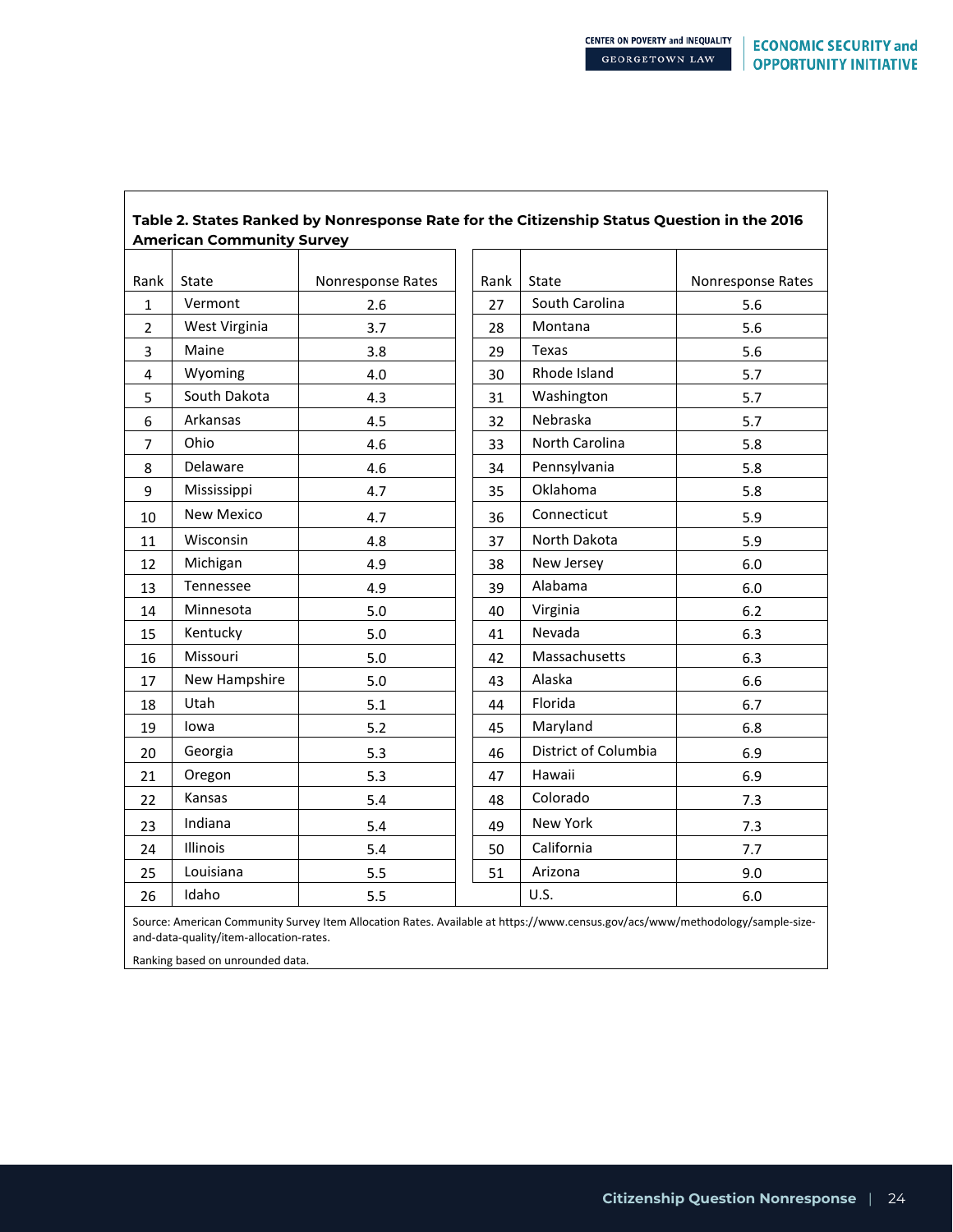| Table 3. Nonresponse Rates to Citizenship Status Question in the 2016 ACS by Metropolitan                                                           |                  |  |  |  |  |  |  |
|-----------------------------------------------------------------------------------------------------------------------------------------------------|------------------|--|--|--|--|--|--|
| <b>Status</b>                                                                                                                                       |                  |  |  |  |  |  |  |
|                                                                                                                                                     | Nonresponse Rate |  |  |  |  |  |  |
| Inside the central or principal city of a metropolitan area                                                                                         | 7.2              |  |  |  |  |  |  |
| Inside metropolitan area but outside central or principal city (suburbs)                                                                            | 6.1              |  |  |  |  |  |  |
| Not in metro area (Rural Areas)                                                                                                                     | 5.0              |  |  |  |  |  |  |
| U.S.                                                                                                                                                | 6.0              |  |  |  |  |  |  |
| Source: Authors analysis of U.S. Census Bureau's 2016 American Community Survey PUMS file on IPUMS system at the University of<br>Minnesota         |                  |  |  |  |  |  |  |
| A large number of respondents were not included in this table because revealing their geographic location might compromise their<br>confidentiality |                  |  |  |  |  |  |  |

 $\mathbf{r}$ 

| Table 4. Nonresponse Rates to the Citizenship Question on the 2016 ACS by Race<br>and Hispanic Origin              |                      |  |  |  |  |
|--------------------------------------------------------------------------------------------------------------------|----------------------|--|--|--|--|
|                                                                                                                    | Non-Response<br>Rate |  |  |  |  |
| White Alone or in Combination                                                                                      | 5.6                  |  |  |  |  |
| Black Alone or in Combination                                                                                      | 6.8                  |  |  |  |  |
| American Indian or Alaska Native Alone or in Combination                                                           | 6.0                  |  |  |  |  |
| Asian Alone or in Combination                                                                                      | 8.1                  |  |  |  |  |
| Hispanic                                                                                                           | 7.4                  |  |  |  |  |
| Source: Author's analysis of Census Bureau's 2016 ACS PUMS file on the IPUMS system at the University of Minnesota |                      |  |  |  |  |

### **Table 5. Nonresponse Rates to the 2016 ACS Citizenship Status Question by Place of Birth**

| Place of Birth                                                                   | Nonresponse Rate |  |  |  |  |
|----------------------------------------------------------------------------------|------------------|--|--|--|--|
| Born in U.S.                                                                     | 5.7              |  |  |  |  |
| Foreign born                                                                     | 8.3              |  |  |  |  |
| Total                                                                            | 6.0              |  |  |  |  |
| Source: Author's analysis of U.S. Census Bureau's 2016 American Community Survey |                  |  |  |  |  |

PUMS file on IPUMS system at the University of Minnesota.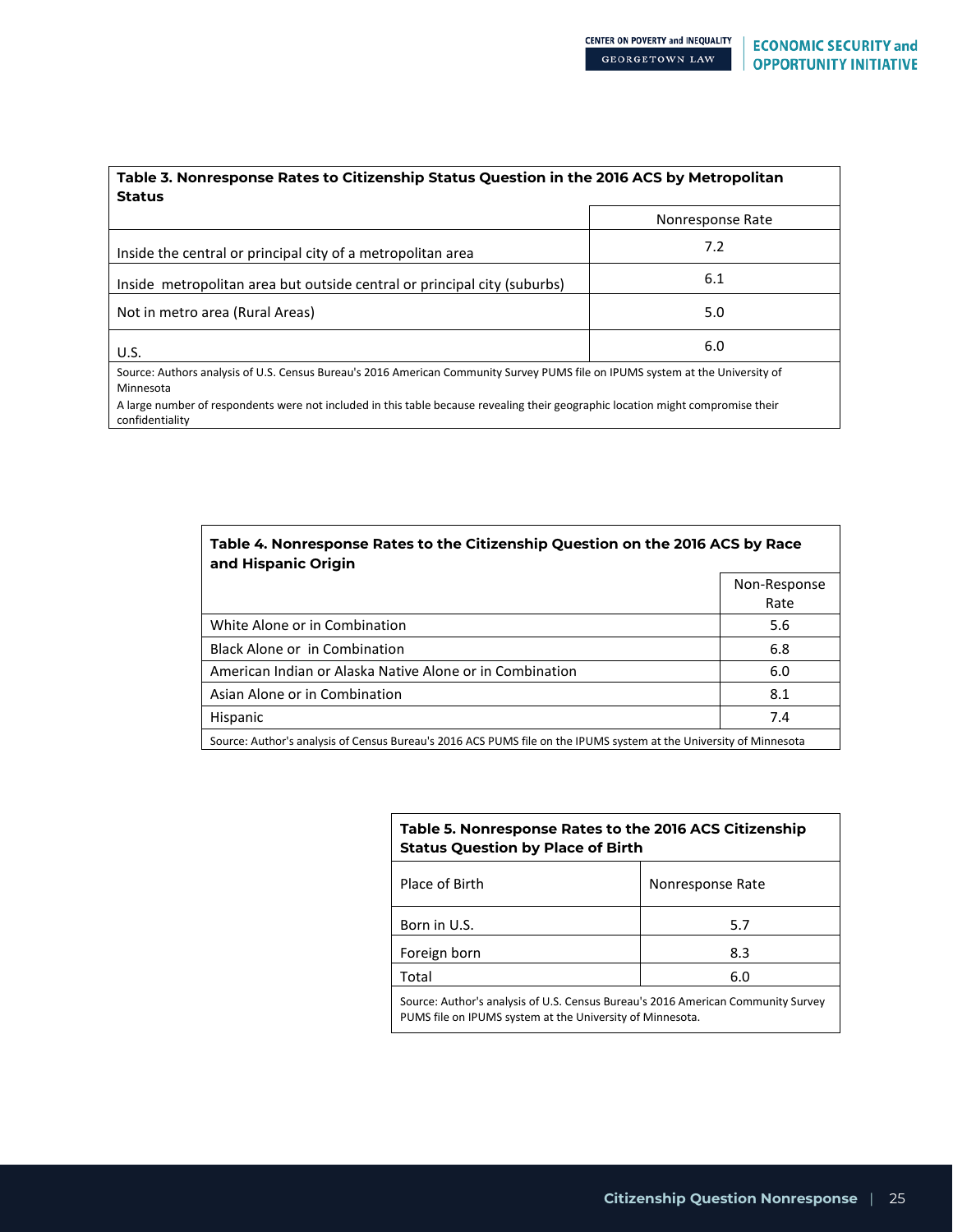٦

| Table 6. Nonresponse Rates to the Citizenship Status Question on the 2016 ACS by Data<br><b>Collection Mode</b>                               |            |  |  |  |  |  |
|-----------------------------------------------------------------------------------------------------------------------------------------------|------------|--|--|--|--|--|
|                                                                                                                                               |            |  |  |  |  |  |
|                                                                                                                                               | Nonreponse |  |  |  |  |  |
| Data Collection Mode                                                                                                                          | Rate       |  |  |  |  |  |
| Internet                                                                                                                                      | 8.0        |  |  |  |  |  |
| Mail                                                                                                                                          | 6.7        |  |  |  |  |  |
| Personal Interview (Computer Assistance Telephone Interview/Computer Assisted                                                                 |            |  |  |  |  |  |
| Personal Interview)                                                                                                                           | 3.8        |  |  |  |  |  |
| Total                                                                                                                                         | 6.0        |  |  |  |  |  |
| Source: Author's analysis of U.S. Census Bureau's 2016 American Community Survey PUMS file on IPUMS system at the<br>University of Minnesota. |            |  |  |  |  |  |

### **Table 7. Nonresponse Rates to the Citizenship Question in the 2016 ACS by Race/Hispanic Origin, Place of Birth, and Data Collection Mode**

| Born in the U.S. |          |                       |  |      |          |                       |
|------------------|----------|-----------------------|--|------|----------|-----------------------|
| Mail             | Internet | Personal<br>Interview |  | Mail | Internet | Personal<br>Interview |
|                  |          |                       |  |      |          |                       |
| 5.4              | 6.7      | 3.5                   |  | 11.2 | 11.6     | 4.7                   |
| 9.8              | 12.5     | 3.5                   |  | 15.4 | 14.8     | 5.4                   |
| 8.4              | 9.9      | 4.3                   |  | 10.0 | 9.0      | 5.5                   |
| 6.2              | 7.5      | 3.6                   |  | 11.6 | 11.6     | 5.0                   |
|                  |          |                       |  |      |          | Foreign-Born          |

Source: Author's analysis of U.S. Census Bureau's 2016 American Community Survey PUMS file on IPUMS system at the University of Minnesota.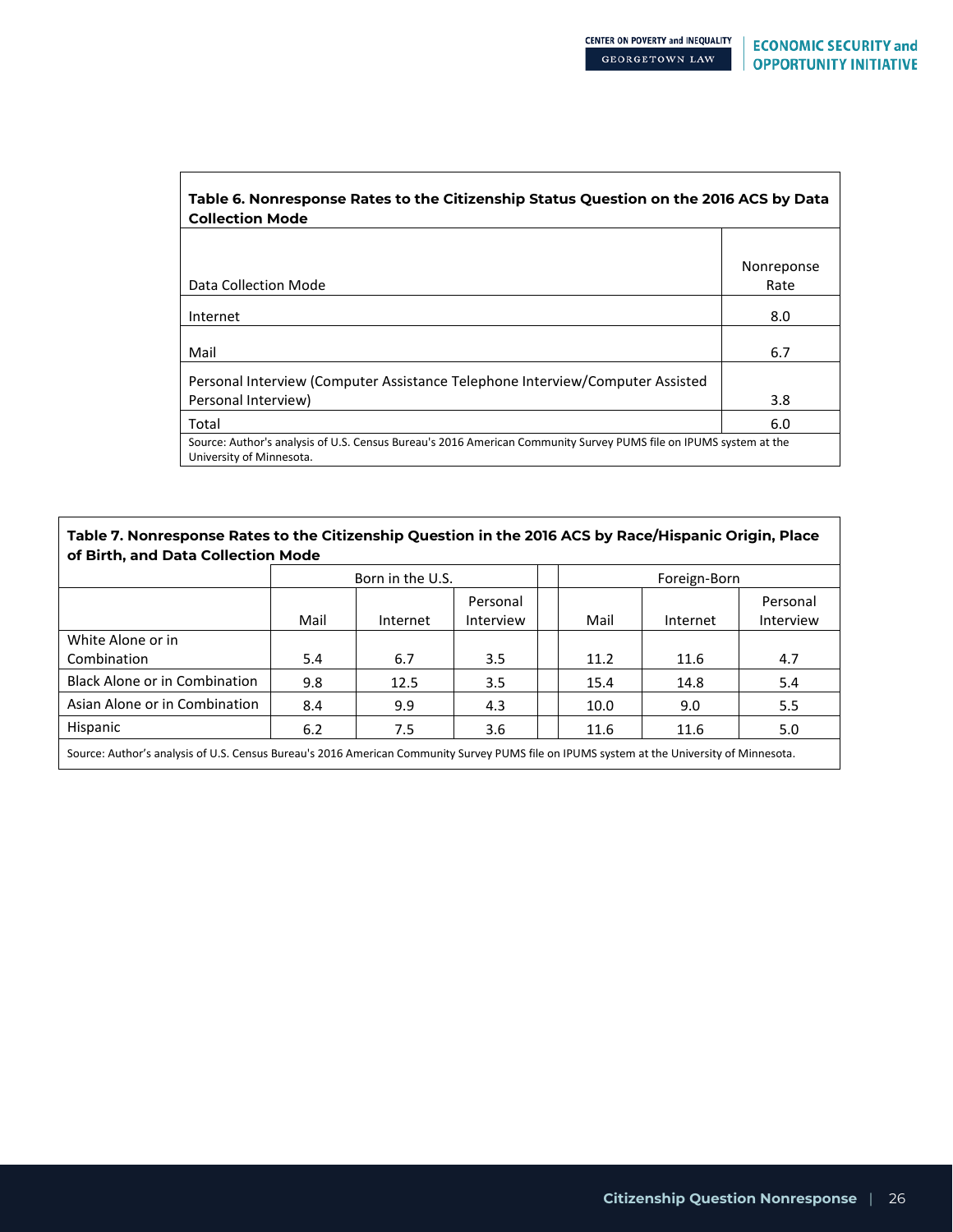# Appendix A2. Standard Errors

There are no standard errors provided for the data in Table 1, which are from the Census Bureau website. There are no standard errors provided for the data in Table 2 which are from the Census Bureau website, but Table A2 below shows estimates and standard errors for states from the ACS PUMS file.

| Table A2. Standard Errors for State Estimates of Nonresponse Rate for the Citizenship Status Question in<br>the 2016 American Community Survey |                      |             |          |  |      |                   |             |          |
|------------------------------------------------------------------------------------------------------------------------------------------------|----------------------|-------------|----------|--|------|-------------------|-------------|----------|
|                                                                                                                                                |                      | Nonresponse | Standard |  |      |                   | Nonresponse | Standard |
| Rank                                                                                                                                           | State                | Rates       | Error    |  | Rank | State             | Rates       | Error    |
| $\mathbf{1}$                                                                                                                                   | Arizona              | 9.0         | 0.11     |  | 27   | Louisiana         | 5.5         | 0.11     |
| 2                                                                                                                                              | California           | 7.7         | 0.04     |  | 28   | Illinois          | 5.4         | 0.06     |
| 3                                                                                                                                              | New York             | 7.3         | 0.06     |  | 29   | Indiana           | 5.4         | 0.09     |
| 4                                                                                                                                              | Colorado             | 7.3         | 0.11     |  | 30   | Kansas            | 5.4         | 0.13     |
| 5                                                                                                                                              | Hawaii               | 6.9         | 0.21     |  | 31   | Oregon            | 5.3         | 0.11     |
| 6                                                                                                                                              | District of Columbia | 6.9         | 0.31     |  | 32   | Georgia           | 5.3         | 0.07     |
| 7                                                                                                                                              | Maryland             | 6.8         | 0.1      |  | 33   | lowa              | 5.2         | 0.12     |
| 8                                                                                                                                              | Florida              | 6.7         | 0.06     |  | 34   | Utah              | 5.1         | 0.13     |
| 9                                                                                                                                              | Alaska               | 6.6         | 0.3      |  | 35   | New Hampshire     | 5.0         | 0.19     |
| 10                                                                                                                                             | Massachusetts        | 6.3         | 0.09     |  | 36   | Missouri          | 5.0         | 0.09     |
| 11                                                                                                                                             | Nevada               | 6.3         | 0.15     |  | 37   | Kentucky          | 5.0         | 0.1      |
| 12                                                                                                                                             | Virginia             | 6.2         | 0.08     |  | 38   | Minnesota         | 5.0         | 0.09     |
| 13                                                                                                                                             | Alabama              | 6.0         | 0.11     |  | 39   | Tennessee         | 4.9         | 0.08     |
| 14                                                                                                                                             | New Jersey           | 6.0         | 0.08     |  | 40   | Michigan          | 4.9         | 0.07     |
| 15                                                                                                                                             | North Dakota         | 5.9         | 0.27     |  | 41   | Wisconsin         | 4.8         | 0.09     |
| 16                                                                                                                                             | Pennsylvania         | 5.9         | 0.07     |  | 42   | <b>New Mexico</b> | 4.7         | 0.15     |
| 17                                                                                                                                             | Connecticut          | 5.9         | 0.12     |  | 43   | Mississippi       | 4.7         | 0.12     |
| 18                                                                                                                                             | Oklahoma             | 5.8         | 0.12     |  | 44   | Delaware          | 4.6         | 0.22     |
| 19                                                                                                                                             | North Carolina       | 5.8         | 0.07     |  | 45   | Ohio              | 4.6         | 0.06     |
| 20                                                                                                                                             | Nebraska             | 5.7         | 0.17     |  | 46   | Arkansas          | 4.5         | 0.12     |
| 21                                                                                                                                             | Washington           | 5.7         | 0.09     |  | 47   | South Dakota      | 4.3         | 0.22     |
| 22                                                                                                                                             | Rhode Island         | 5.7         | 0.23     |  | 48   | Wyoming           | 4.0         | 0.26     |
| 23                                                                                                                                             | Texas                | 5.6         | 0.05     |  | 49   | Maine             | 3.8         | 0.17     |
| 24                                                                                                                                             | Montana              | 5.6         | 0.23     |  | 50   | West Virginia     | 3.7         | 0.14     |
| 25                                                                                                                                             | South Carolina       | 5.6         | 0.1      |  | 51   | Vermont           | 2.6         | 0.2      |
| 26                                                                                                                                             | Idaho                | 5.5         | 0.18     |  |      | <b>Total</b>      | 6.0         | 0.01     |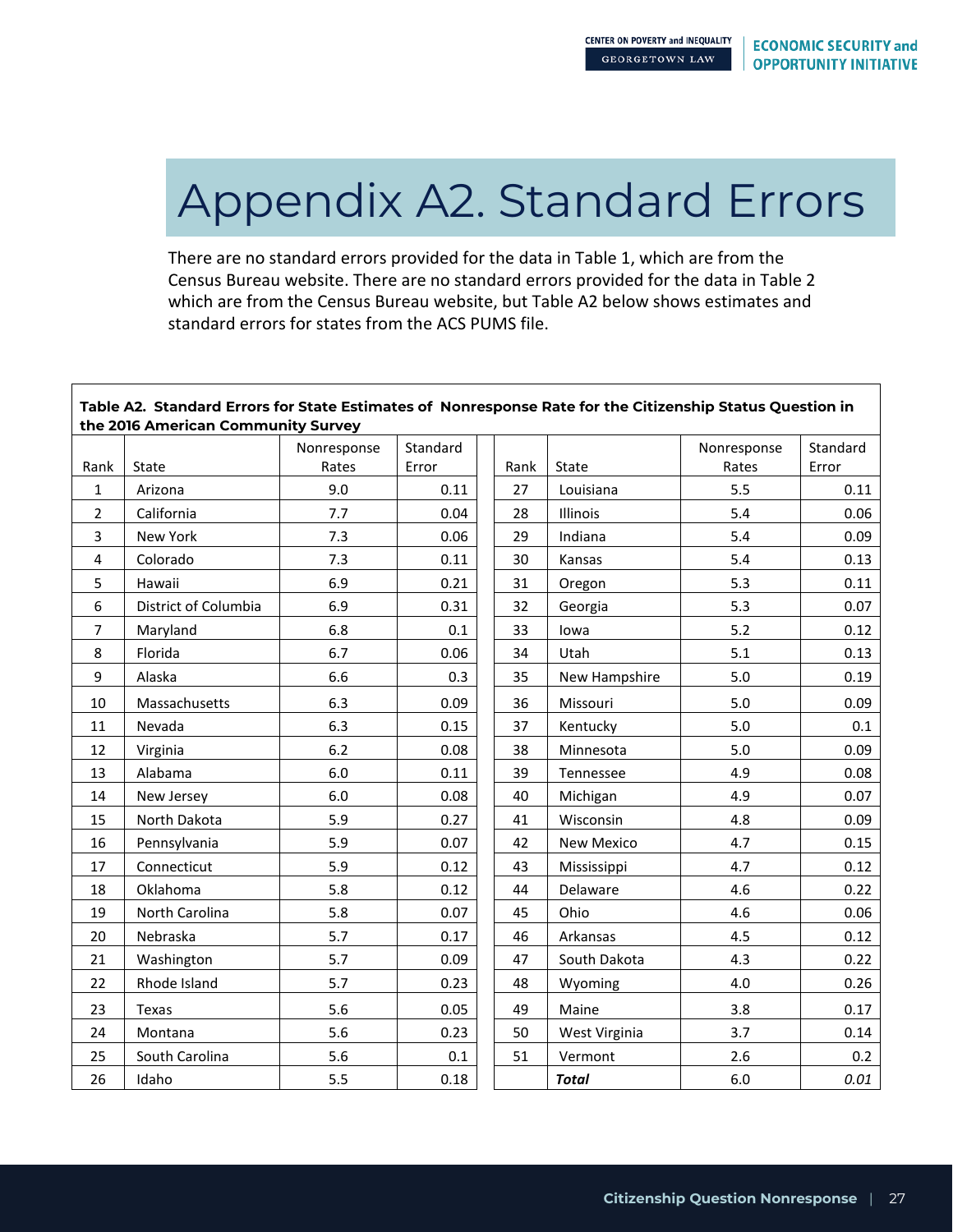٦

| Table A3. Standard Errors for Nonresponse Rates to Citizenship Question in 2016 ACS by<br><b>Metropolitan Status</b>                                                                                                                                                                                  |                        |
|-------------------------------------------------------------------------------------------------------------------------------------------------------------------------------------------------------------------------------------------------------------------------------------------------------|------------------------|
|                                                                                                                                                                                                                                                                                                       | <b>Standard Errors</b> |
| Inside the central or principal city of a metropolitan area                                                                                                                                                                                                                                           | 0.05                   |
| Inside metropolitan area but outside central or principal city (suburbs)                                                                                                                                                                                                                              | 0.03                   |
| Not in metro area (Rural)                                                                                                                                                                                                                                                                             | 0.04                   |
| Total                                                                                                                                                                                                                                                                                                 | 0.00                   |
| Source: Author's analysis of U.S. Census Bureau's 2016 American Community Survey PUMS file on IPUMS system at the University of<br>Minnesota.<br>A large number of respondents were not included in this table because revealing their geographic location might compromise their<br>confidentiality. |                        |

ா

| Table A4. Nonresponse Rates to the Citizenship Question on the 2016 ACS by<br><b>Race and Hispanic Origin</b> |                                        |  |  |  |  |  |  |
|---------------------------------------------------------------------------------------------------------------|----------------------------------------|--|--|--|--|--|--|
|                                                                                                               | Standard Error of<br>Nonresponse Rates |  |  |  |  |  |  |
| Non-Hispanic White Alone                                                                                      | 0.02                                   |  |  |  |  |  |  |
| Non-Hispanic Black Alone                                                                                      | 0.04                                   |  |  |  |  |  |  |
| Non-Hispanic Asian Alone                                                                                      | 0.07                                   |  |  |  |  |  |  |
| Hispanic                                                                                                      | 0.04                                   |  |  |  |  |  |  |
| Source: Analysis of Census Bureau's 2016 ACS PUMS file on the IPUMS system at the University of Minnesota.    |                                        |  |  |  |  |  |  |

| Table A5. Standard Errors for Nonresponse Rates to the<br>2016 ACS Citizenship Status Question by Place of Birth                              |                        |  |  |  |  |  |  |
|-----------------------------------------------------------------------------------------------------------------------------------------------|------------------------|--|--|--|--|--|--|
| Place of Birth                                                                                                                                | <b>Standard Errors</b> |  |  |  |  |  |  |
| Born in U.S.                                                                                                                                  | 0.01                   |  |  |  |  |  |  |
| Foreign born                                                                                                                                  | 0.04                   |  |  |  |  |  |  |
| Total                                                                                                                                         | 0.0                    |  |  |  |  |  |  |
| Source: Author's analysis of U.S. Census Bureau's 2016 American Community Survey<br>PUMS file on IPUMS system at the University of Minnesota. |                        |  |  |  |  |  |  |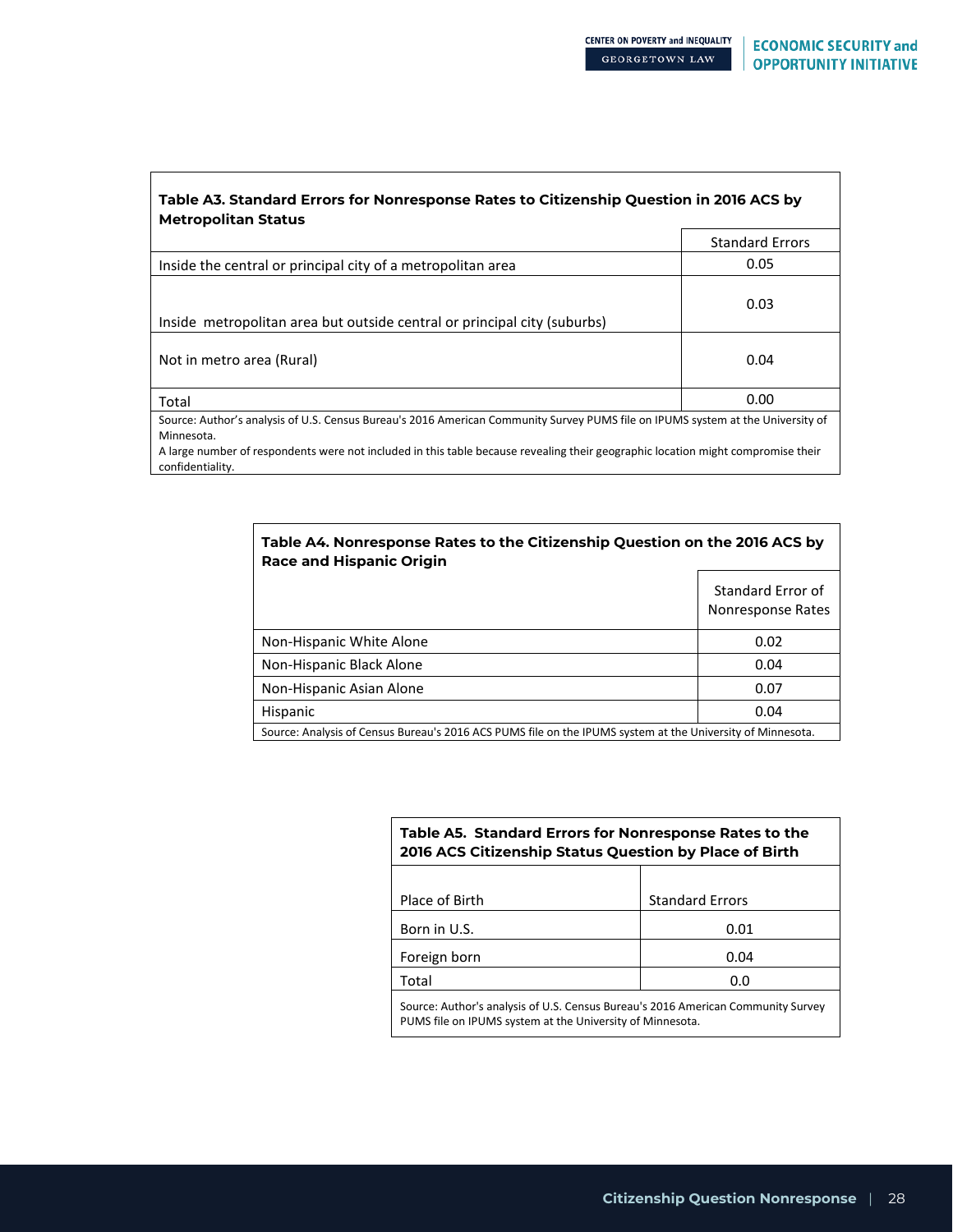### **Table A6. Nonresponse Rates to the Citizenship Status Question on the 2016 ACS by Data Collection Mode**

|                                                                                                                                               | <b>Standard Errors</b> |  |  |  |  |
|-----------------------------------------------------------------------------------------------------------------------------------------------|------------------------|--|--|--|--|
| Internet                                                                                                                                      | 0.02                   |  |  |  |  |
| Mail                                                                                                                                          | 0.03                   |  |  |  |  |
| Personal Interview (Computer Assistance                                                                                                       |                        |  |  |  |  |
| Telephone Interview/Computer Assisted                                                                                                         |                        |  |  |  |  |
| Personal Interview)                                                                                                                           | 0.02                   |  |  |  |  |
| Total                                                                                                                                         | 0.01                   |  |  |  |  |
| Source: Author's analysis of U.S. Census Bureau's 2016 American Community Survey PUMS file on<br>IPUMS system at the University of Minnesota. |                        |  |  |  |  |

### **Table A7. Standard Errors for Estimates of Nonresponse Rates to the Citizenship Question in the 2016 ACS by Race/Hispanic Origin, Place of Birth, and Data Collection Mode in the 2016 ACS**

|                                                                                                                                 | Born in the U.S. |          |                       |  | Foreign-Born |          |                       |
|---------------------------------------------------------------------------------------------------------------------------------|------------------|----------|-----------------------|--|--------------|----------|-----------------------|
|                                                                                                                                 | Mail             | Internet | Personal<br>Interview |  | Mail         | Internet | Personal<br>Interview |
| White Alone or in Combination                                                                                                   | 0.03             | 0.02     | 0.03                  |  | 0.20         | 0.11     | 0.17                  |
| Black Alone or in Combination                                                                                                   | 0.12             | 0.12     | 0.06                  |  | 0.48         | 0.34     | 0.21                  |
| Asian Alone or in Combination                                                                                                   | 0.32             | 0.17     | 0.21                  |  | 0.02         | 0.11     | 0.16                  |
| Hispanic                                                                                                                        | 0.12             | 0.1      | 0.05                  |  | 0.22         | 0.18     | 0.08                  |
| Course Author's anglusis of U.S. Consus Burgauls 2016 Amorisan Community Survey BUIAC filo on IBUAC system at the University of |                  |          |                       |  |              |          |                       |

urce: Author's analysis of U.S. Census Bureau's 2016 American Community Survey PUMS file on IPUMS system at the University of Minnesota.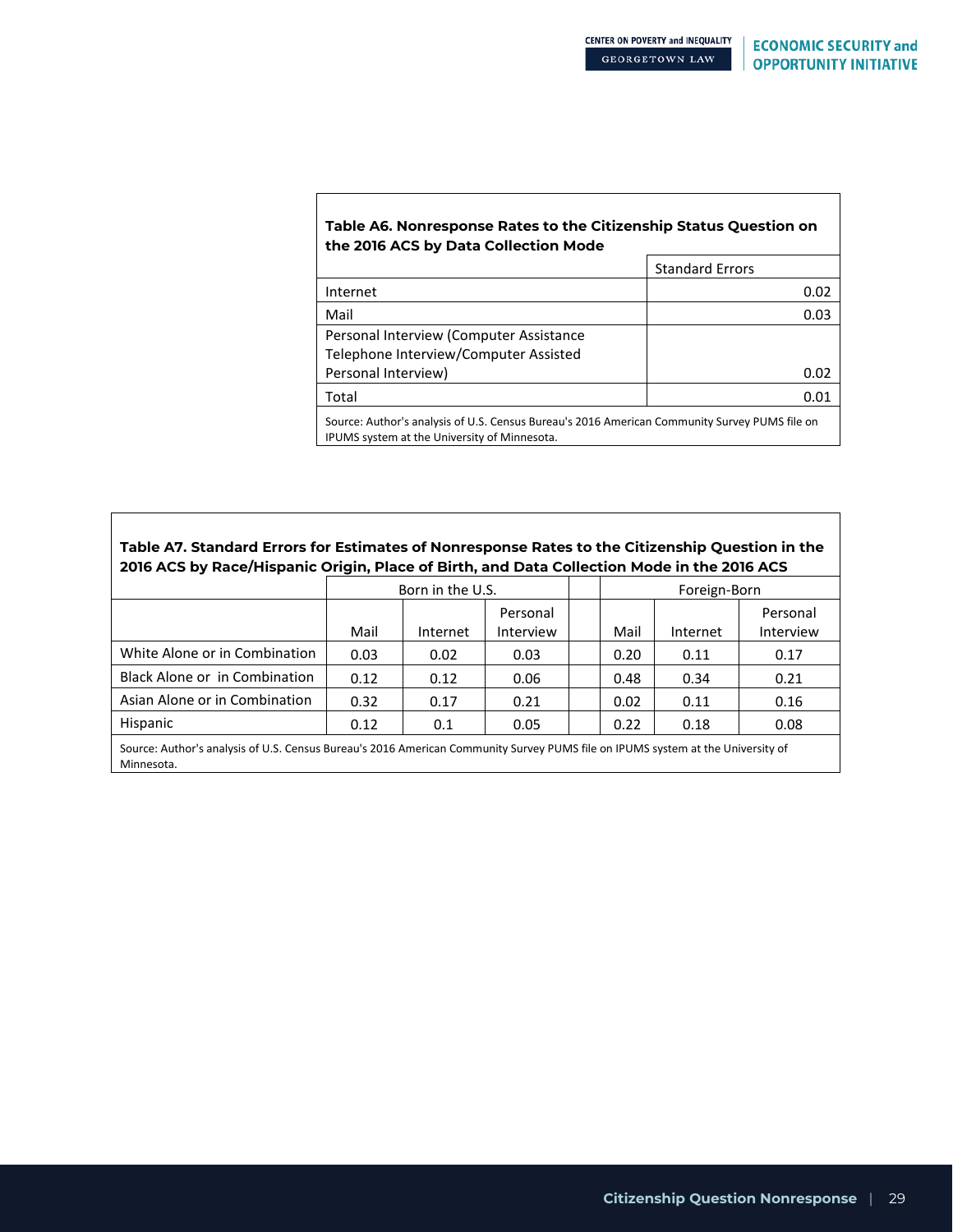| Table A8. Comparison of Nonresponse Rates from PUMS Versus Census Bureau Website |      |                            |                                       |      |      |      |      |  |  |  |
|----------------------------------------------------------------------------------|------|----------------------------|---------------------------------------|------|------|------|------|--|--|--|
|                                                                                  |      | <b>Percent Nonresponse</b> |                                       |      |      |      |      |  |  |  |
|                                                                                  |      |                            | <b>American Community Survey PUMS</b> |      |      |      |      |  |  |  |
| Item                                                                             | 2016 | 2015                       | 2014                                  | 2013 | 2012 | 2011 | 2010 |  |  |  |
| Race                                                                             | 1.5  | 1.5                        | 1.5                                   | 1.6  | 1.7  | 1.5  | 1.5  |  |  |  |
| Hispanic Origin                                                                  | 1.8  | 1.8                        | 2                                     | 2.1  | 2.1  | 1.8  | 1.8  |  |  |  |
| Sex                                                                              | 0.1  | 0.1                        | 0.1                                   | 0.1  | 0.2  | 0.1  | 0.1  |  |  |  |
| Age                                                                              | 1.7  | 1.6                        | 1.6                                   | 1.6  | 1.3  | 1.3  | 1.3  |  |  |  |
| Relationship                                                                     | 1.2  | 1.1                        | 1.1                                   | 1.1  | 1.1  | 1.1  | 1.1  |  |  |  |
| Tenure                                                                           |      |                            |                                       |      |      |      |      |  |  |  |
| Citizenship                                                                      | 6.0  | 6                          | 5.5                                   | 5.2  | 3    | 2.6  | 2.7  |  |  |  |

|                 | Percent Nonresponse |         |                                                      |      |      |      |      |
|-----------------|---------------------|---------|------------------------------------------------------|------|------|------|------|
|                 |                     |         | American Community Survey from Census Bureau website |      |      |      |      |
| Item            | 2016                | 2015    | 2014                                                 | 2013 | 2012 | 2011 | 2010 |
| Race            | 1.5                 | $1.5\,$ | 1.5                                                  | 1.6  | 1.7  | 1.5  | 1.5  |
| Hispanic origin | 1.8                 | 1.8     | 1.9                                                  | 2.1  | 2.1  | 1.8  | 1.8  |
| Sex             | 0.1                 | 0.1     | 0.1                                                  | 0.1  | 0.2  | 0.1  | 0.1  |
| Age             | 1.7                 | 1.7     | 1.6                                                  | 1.6  | 1.3  | 1.3  | 1.3  |
| Relationship    | 1.2                 | 1.2     | 1.1                                                  | 1.1  | 1.2  | 1.1  | 1.2  |
| Tenure          | 1.2                 | 1.2     | 1.3                                                  | 1.3  | 1.1  | 1    | 1.2  |
| Citizenship     | 6.0                 | 5.9     | 5.5                                                  | 5.2  | 3    | 2.7  | 2.7  |

Source: American Community Survey Item Allocation Rates. Available at https://www.census.gov/acs/www/methodology/sample-size-and-dataquality/item-allocation-rates.

Source: 2010 Census rates from U.S. Census Bureau, 2010 Census Item Nonreponse and Imputation Assessment Report. Available at

https://www.census.gov/content/dam/Census/library/publications/2012/dec/2010\_cpex\_173.pdf.

| <b>Differences</b> | 2016 | 2015   | 2014 | 2013 | 2012   | 2011   | 2010   |
|--------------------|------|--------|------|------|--------|--------|--------|
| Race               | 0    |        | 0    | 0    |        |        |        |
| Hispanic origin    | 0    |        | 0.1  | 0    |        | 0      |        |
| Sex                | 0    |        | 0    | 0    |        | 0      |        |
| Age                | 0    | $-0.1$ | 0    | 0    |        |        |        |
| Relationship       | 0    | $-0.1$ | 0    | 0    | $-0.1$ |        | $-0.1$ |
| Tenure             |      |        |      |      |        |        |        |
| Citizenship        | 0    | 0.1    | 0    | 0    |        | $-0.1$ |        |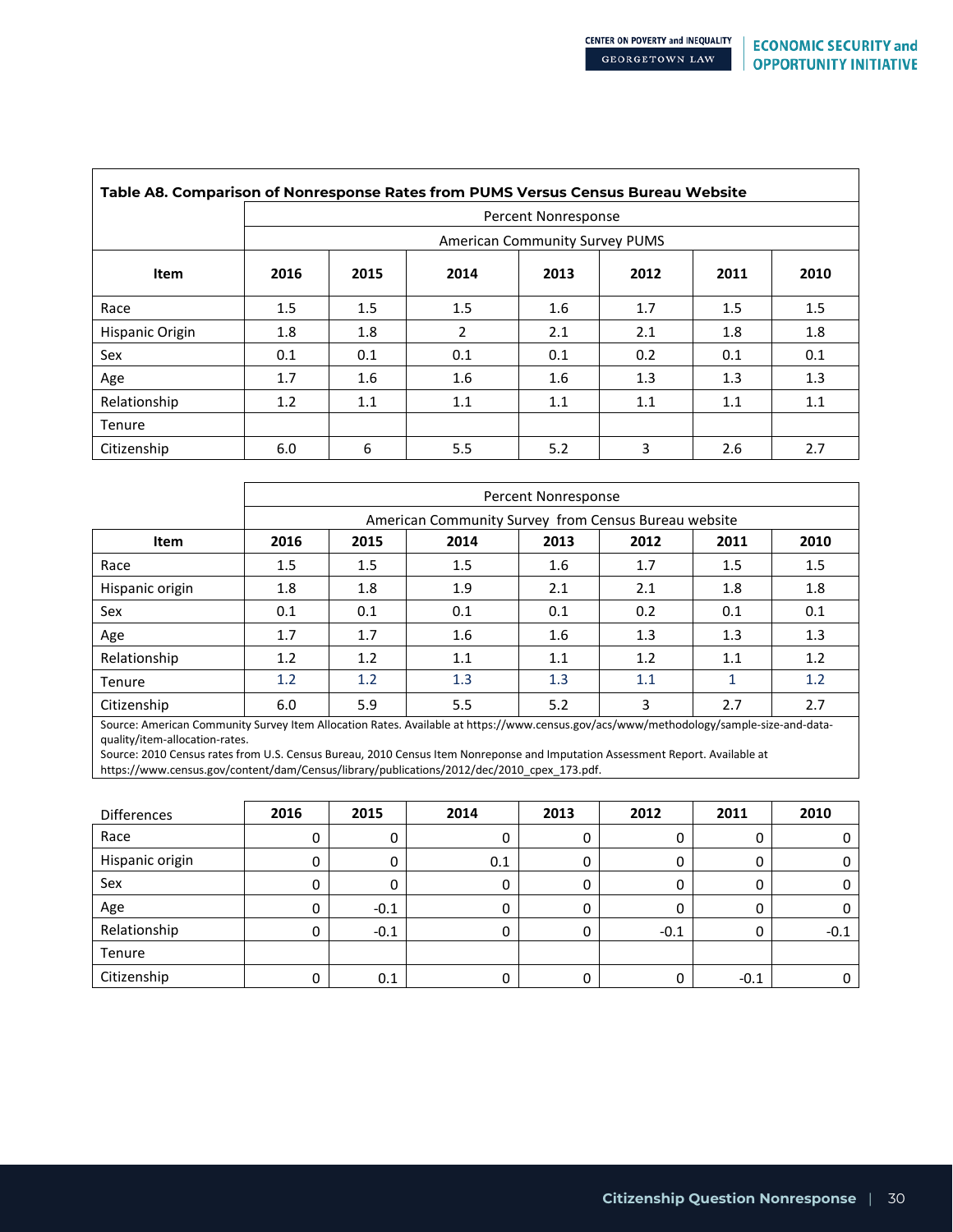٦

# Appendix B.

| <b>Comparison of Nonresponse Rates from PUMS versus Census Bureau website</b> |           |           |           |                                       |           |           |           |  |  |
|-------------------------------------------------------------------------------|-----------|-----------|-----------|---------------------------------------|-----------|-----------|-----------|--|--|
|                                                                               |           |           |           | Percent Nonresponse                   |           |           |           |  |  |
|                                                                               |           |           |           | <b>American Community Survey PUMS</b> |           |           |           |  |  |
| Item                                                                          | 2016      | 2015      | 2014      | 2013                                  | 2012      | 2011      | 2010      |  |  |
| Race                                                                          | 1.5       | 1.5       | 1.5       | 1.6                                   | 1.7       | 1.5       | 1.5       |  |  |
| Hispanic Origin                                                               | 1.8       | 1.8       | 2         | 2.1                                   | 2.1       | 1.8       | 1.8       |  |  |
| Sex                                                                           | 0.1       | 0.1       | 0.1       | 0.1                                   | 0.2       | 0.1       | 0.1       |  |  |
| Age                                                                           | 1.7       | 1.6       | 1.6       | 1.6                                   | 1.3       | 1.3       | 1.3       |  |  |
| Relationship                                                                  | 1.2       | 1.1       | 1.1       | 1.1                                   | 1.1       | 1.1       | 1.1       |  |  |
| Tenure                                                                        | <b>NA</b> | <b>NA</b> | <b>NA</b> | <b>NA</b>                             | <b>NA</b> | <b>NA</b> | <b>NA</b> |  |  |
| Citizenship                                                                   | 6         | 6         | 5.5       | 5.2                                   | 3         | 2.6       | 2.7       |  |  |

|                 | Percent Nonresponse |                                              |     |                                                      |     |     |     |  |  |
|-----------------|---------------------|----------------------------------------------|-----|------------------------------------------------------|-----|-----|-----|--|--|
|                 |                     |                                              |     | American Community Survey from Census Bureau website |     |     |     |  |  |
| Item            | 2016                | 2014<br>2011<br>2010<br>2015<br>2013<br>2012 |     |                                                      |     |     |     |  |  |
| Race            | 1.5                 | 1.5                                          | 1.5 | 1.6                                                  | 1.7 | 1.5 | 1.5 |  |  |
| Hispanic origin | 1.8                 | 1.8                                          | 1.9 | 2.1                                                  | 2.1 | 1.8 | 1.8 |  |  |
| Sex             | 0.1                 | 0.1                                          | 0.1 | 0.1                                                  | 0.2 | 0.1 | 0.1 |  |  |
| Age             | 1.7                 | 1.7                                          | 1.6 | 1.6                                                  | 1.3 | 1.3 | 1.3 |  |  |
| Relationship    | 1.2                 | 1.2                                          | 1.1 | 1.1                                                  | 1.2 | 1.1 | 1.2 |  |  |
| Tenure          | 1.2                 | 1.2                                          | 1.3 | 1.3                                                  | 1.1 | 1   | 1.2 |  |  |
| Citizenship     | 6                   | 5.9                                          | 5.5 | 5.2                                                  | 3   | 2.7 | 2.7 |  |  |

Source: American Community Survey Item Allocation Rates. Available at https://www.census.gov/acs/www/methodology/samplesize-and-data-quality/item-allocation-rates.

Source: 2010 Census rates from U.S. Census Bureau, 2010 Census Item Nonresponse and Imputation Assessment Report at https://www.census.gov/content/dam/Census/library/publications/2012/dec/2010\_cpex\_173.pdf.

| Differences     | 2016 | 2015   | 2014     | 2013     | 2012   | 2011   | 2010     |
|-----------------|------|--------|----------|----------|--------|--------|----------|
| Race            | 0    | 0      | 0        | $\Omega$ | 0      | 0      | $\Omega$ |
| Hispanic origin | 0    | 0      | 0.1      | 0        | 0      | 0      | 0        |
| Sex             | 0    | 0      | $\Omega$ | $\Omega$ | 0      | 0      | 0        |
| Age             | 0    | $-0.1$ | $\Omega$ | O        | 0      | 0      | 0        |
| Relationship    | 0    | $-0.1$ | $\Omega$ | $\Omega$ | $-0.1$ | 0      | $-0.1$   |
| Tenure          |      |        |          |          |        |        |          |
| Citizenship     | 0    | 0.1    | 0        | O        | 0      | $-0.1$ | 0        |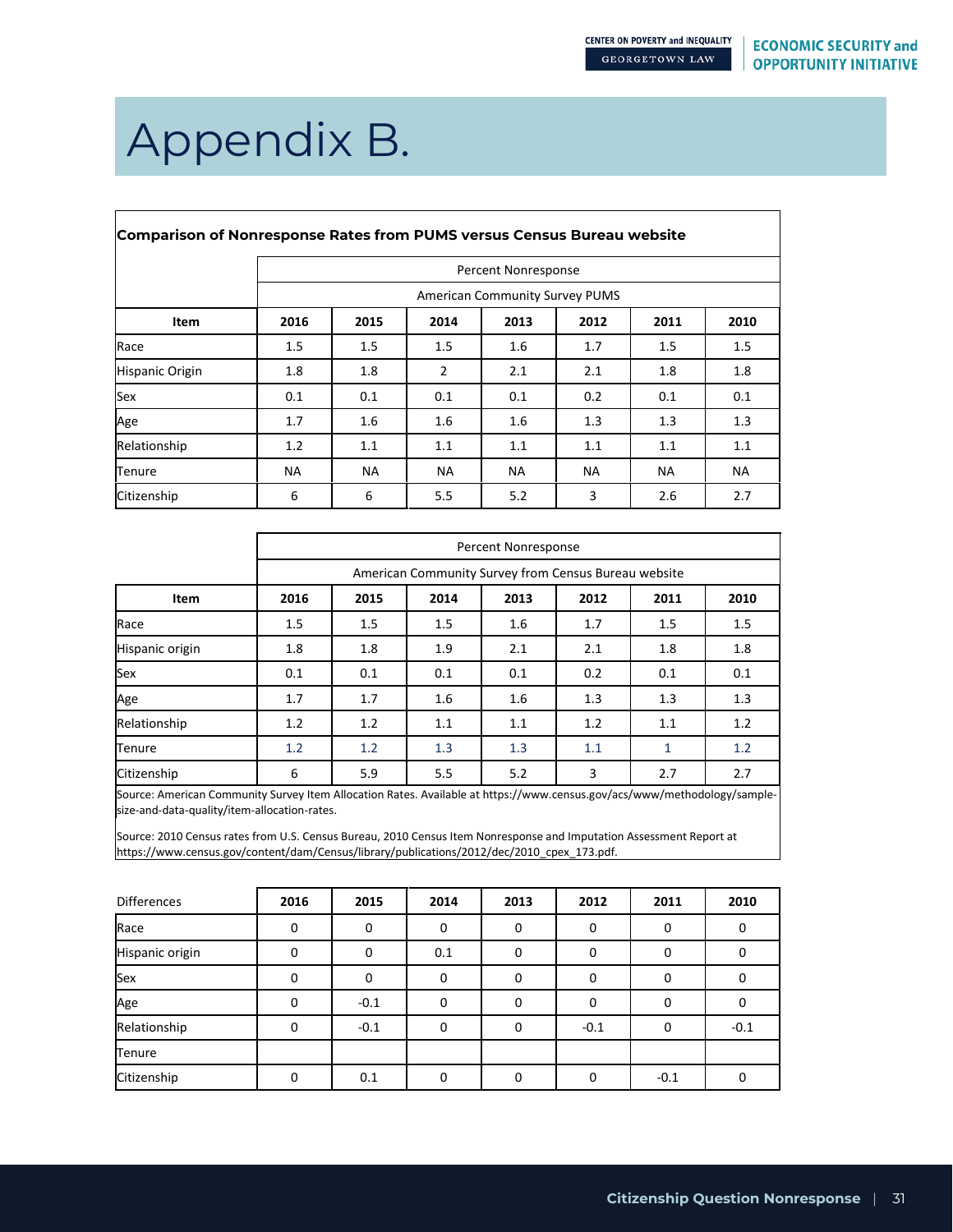# Endnotes

 $\overline{a}$ 

<sup>3</sup> "Item Allocation Rates 2012 through 2016 for United States." Census Bureau. Available at

[https://www.census.gov/acs/www/methodology/sample-size-and-data-quality/item-allocation-rates/.](https://www.census.gov/acs/www/methodology/sample-size-and-data-quality/item-allocation-rates/) 

<sup>4</sup> "2010 Decennial Census: Item Nonresponse and Imputation Assessment Report." Census Bureau, 24 January 2012. Available at

[https://www.census.gov/content/dam/Census/library/publications/2012/dec/2010\\_cpex\\_173.pdf.](https://www.census.gov/content/dam/Census/library/publications/2012/dec/2010_cpex_173.pdf) <sup>5</sup> IPUMS. Available a[t https://www.ipums.org.](https://www.ipums.org/)

<sup>6</sup> Abowd, John. "Technical Review of the Department of Justice Request to Add Citizenship Status Question to the 2020 Census," Memorandum for Wilbur L. Ross Jr., 19 January 2018.

<sup>7</sup> Abowd, John. "Preliminary analysis of Alternative D (Combined Alternatives B and C). Memorandum for Wilbur L. Ross, Jr., 1 March 2018.

<sup>8</sup> Camarota, Steven. "Would a Citizenship Question on the 2020 Census Reduce Response Rates?" Testimony Prepared for the House Judiciary Committee Subcommittee on the Constitution and Civil Justice, 8 June 2018. 9 "American Community Survey Design and Methodology." U.S. Census Bureau, 30 January 2014. Available at [https://www2.census.gov/programs-](https://www2.census.gov/programs-surveys/acs/methodology/design_and_methodology/acs_design_methodology_ch15_2014.pdf)

[surveys/acs/methodology/design\\_and\\_methodology/acs\\_design\\_methodology\\_ch15\\_2014.pdf.](https://www2.census.gov/programs-surveys/acs/methodology/design_and_methodology/acs_design_methodology_ch15_2014.pdf)

<sup>10</sup> "American Community Survey: Item Allocation Rates Definitions." U.S. Census Bureau. Available at [https://www.census.gov/programs-surveys/acs/methodology/sample-size-and-data-quality/item-allocation](https://www.census.gov/programs-surveys/acs/methodology/sample-size-and-data-quality/item-allocation-rates-definitions.html)[rates-definitions.html.](https://www.census.gov/programs-surveys/acs/methodology/sample-size-and-data-quality/item-allocation-rates-definitions.html)

<sup>11</sup> Abowd, John. "Technical Review of the Department of Justice Request to Add Citizenship Status Question to the 2020 Census," Memorandum for Wilbur L. Ross Jr., 19 January 2018.

 $12$  Abowd, John. "Technical Review of the Department of Justice Request to Add Citizenship Status Question to the 2020 Census," Memorandum for Wilbur L. Ross Jr., 19 January 2018.

<sup>13</sup> Abowd, John. "Technical Review of the Department of Justice Request to Add Citizenship Status Question to the 2020 Census," Memorandum for Wilbur L. Ross Jr., 19 January 2018.

<sup>14</sup> Clark, Sandra. "Evaluation of the Effect on Item Nonresponse of Changes to the Failed Edit Follow-Up Operation, 2014 American Community Survey Research and Evaluation Report Memorandum Series #ACS14- RER-26." U.S. Census Bureau, 9 September 2014.

<sup>15</sup> "American Community Survey Design and Methodology." U.S. Census Bureau, 30 January 2014. Available at [https://www2.census.gov/programs-](https://www2.census.gov/programs-surveys/acs/methodology/design_and_methodology/acs_design_methodology_ch15_2014.pdf)

[surveys/acs/methodology/design\\_and\\_methodology/acs\\_design\\_methodology\\_ch15\\_2014.pdf.](https://www2.census.gov/programs-surveys/acs/methodology/design_and_methodology/acs_design_methodology_ch15_2014.pdf)

<sup>16</sup> To be sure, over half of people living in areas classified by the Census Bureau as rural also live in a county that is part of one of the nation's 383 metropolitan areas. See: Alan Berube. "Political rhetoric exaggerates economic divisions between rural and urban America." Brookings, 3 August 2016. Available at

https://www.brookings.edu/blog/the-avenue/2016/08/03/political-rhetoric-exaggerates-economic-divisionsbetween-rural-and-urban-america.

<sup>17</sup> U.S. Census Bureau American Factfinder, Table B99051, downloaded on August 17, 2018 at

[https://factfinder.census.gov/faces/tableservices/jsf/pages/productview.xhtml?fpt=table.](https://factfinder.census.gov/faces/tableservices/jsf/pages/productview.xhtml?fpt=table)

<sup>18</sup> "Revisions to the Standards for the Classification of Federal Data on Race and Ethnicity, Statistical Policy Directive 15, Federal Register Notice." U.S. Office of Management and Budget, 30 October 1997. Available at [http://www.Whitehouse.gov/omb/fedreg\\_1997standards.](http://www.whitehouse.gov/omb/fedreg_1997standards)

<sup>19</sup> "Guidance on Aggregation and Allocation of Data on Race for Use in Civil Rights Monitoring and Enforcement" U.S. Office of Management and Budget, 2001.

 $^{20}$  Abowd, John. "Technical Review of the Department of Justice Request to Add Citizenship Status Question to the 2020 Census," Memorandum for Wilbur L. Ross Jr., 19 January 2018.

<sup>&</sup>lt;sup>1</sup> Ross, Wilbur. "Reinstatement of a Citizenship status Question on the 2020 Decennial Census Questionnaire." Memorandum from Secretary of Commerce Wilber Ross to Undersecretary of Commerce Karen Dunn Kelley, May 26, 2018.

 $2$  Ross, Wilbur. "Reinstatement of a Citizenship status Question on the 2020 Decennial Census Questionnaire." Memorandum from Secretary of Commerce Wilber Ross to Undersecretary of Commerce Karen Dunn Kelley, May 26, 2018.